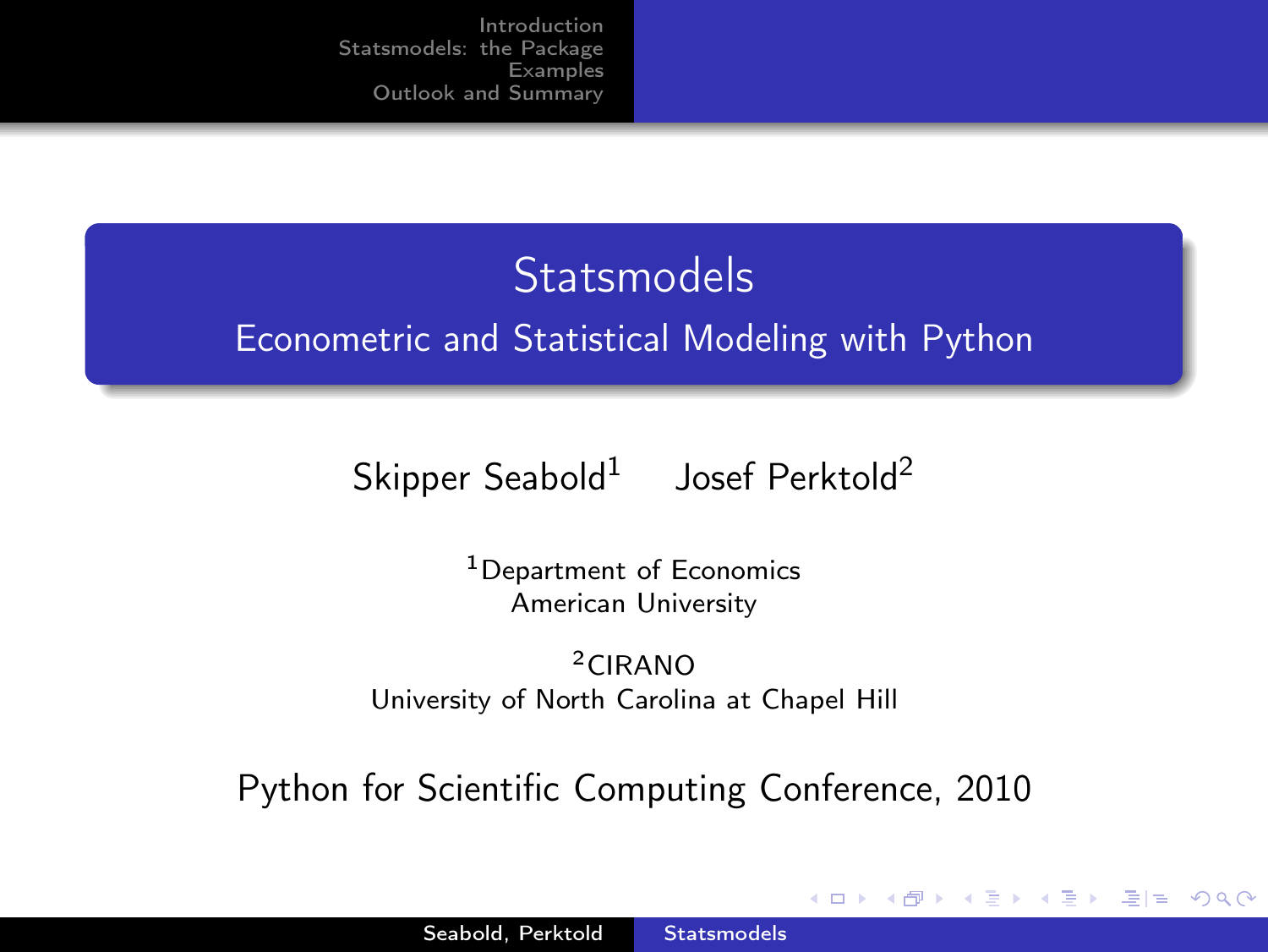#### **Outline**

- 1 [Introduction](#page-2-0)
	- **[Statsmodels](#page-2-0)**
	- [Open Source and Statistics](#page-4-0)
- 2 [Statsmodels: the Package](#page-6-0)
	- **•** [Development](#page-6-0)
	- **•** [Design](#page-8-0)
- 3 [Examples](#page-13-0)
	- [Regression](#page-13-0)
	- **[Generalized Linear Model](#page-16-0)**
	- [Heteroskedasticity](#page-18-0)
	- **•** [Testing Linear Restrictions](#page-21-0)
	- **[Robust Linear Models](#page-27-0)**

#### 4 [Outlook and Summary](#page-28-0)

 $E|E$   $\Omega$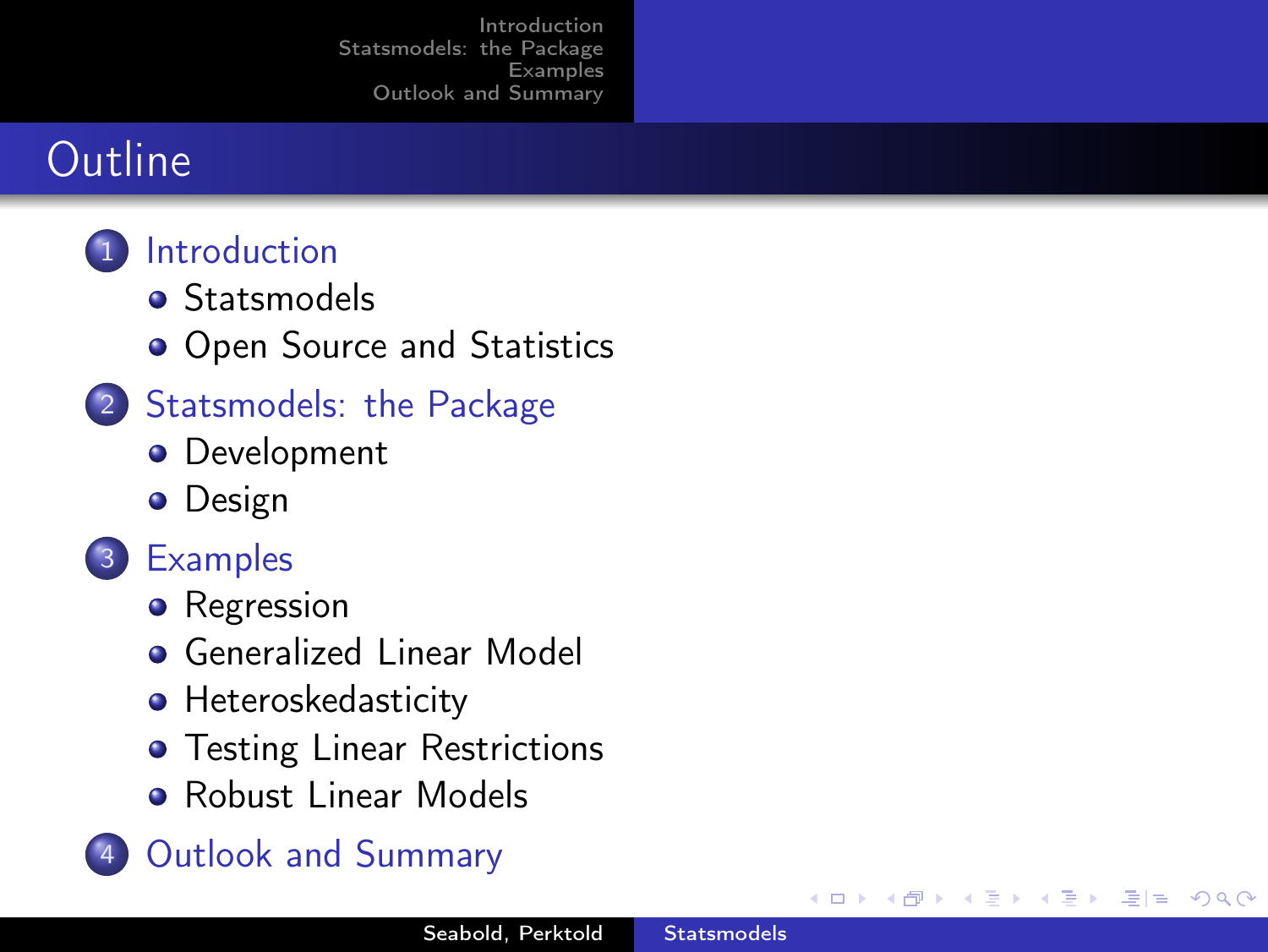**[Statsmodels](#page-2-0)** [Open Source and Statistics](#page-4-0)

<span id="page-2-0"></span> $E|E \cap Q$ 

#### What is statsmodels?

- A library for statistical and econometric analysis in Python
- Useful for users of R, GAUSS or MATLAB as well as SAS, Stata, SPSS, NLOGIT, gretl, or eViews.
- Statistical, Financial Econometric, and Econometric models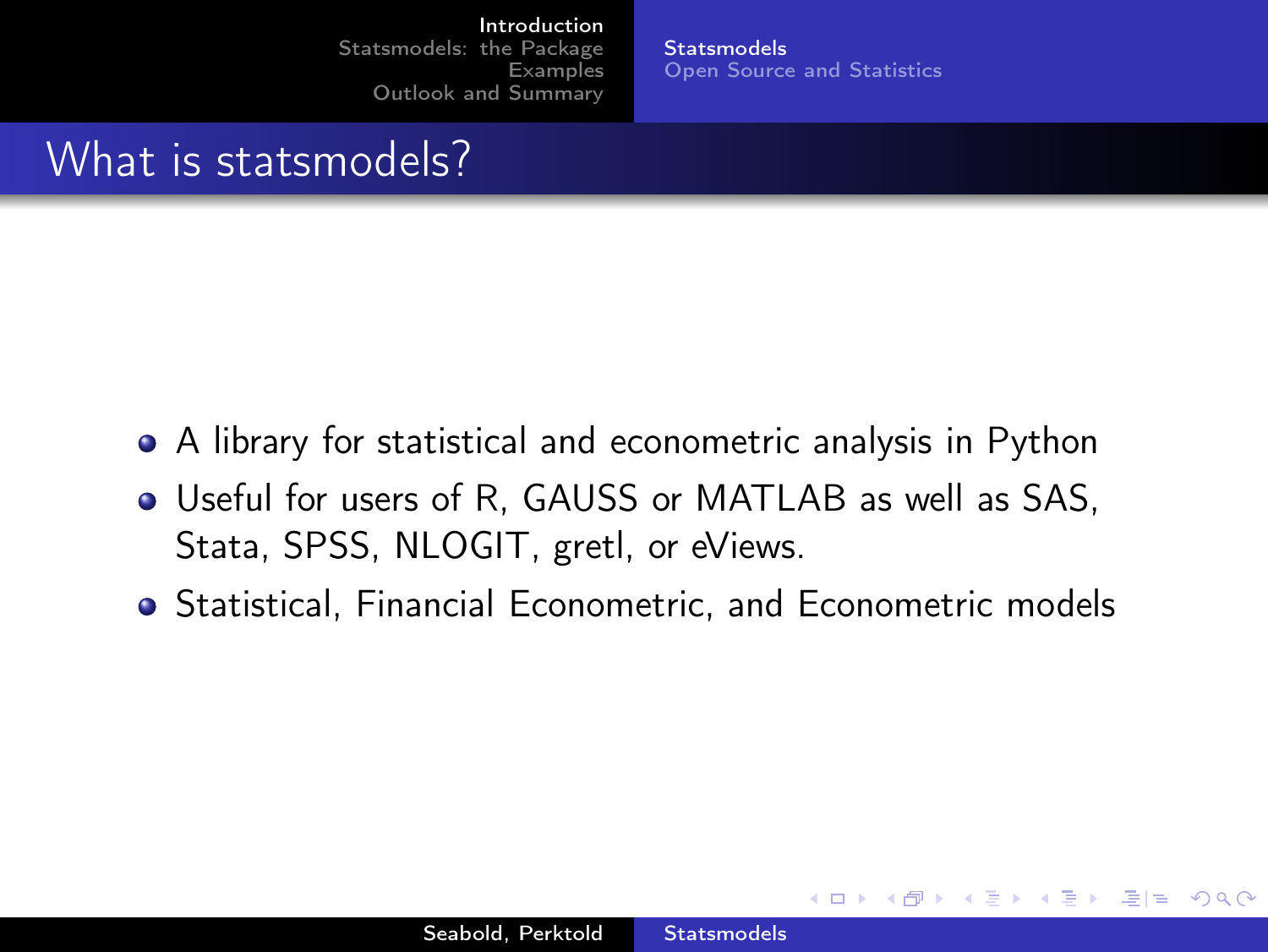**[Statsmodels](#page-2-0)** [Open Source and Statistics](#page-4-0)

4 **D** F

 $E \rightarrow E E$   $E \rightarrow Q Q$ 

## Background and Overview

- Jonathan Taylor −→ SciPy (models) −→ NIPY−→ GSoC
- Now distributed as a SciKit
- Main developers from economics
- Consistent design for general statistical modeling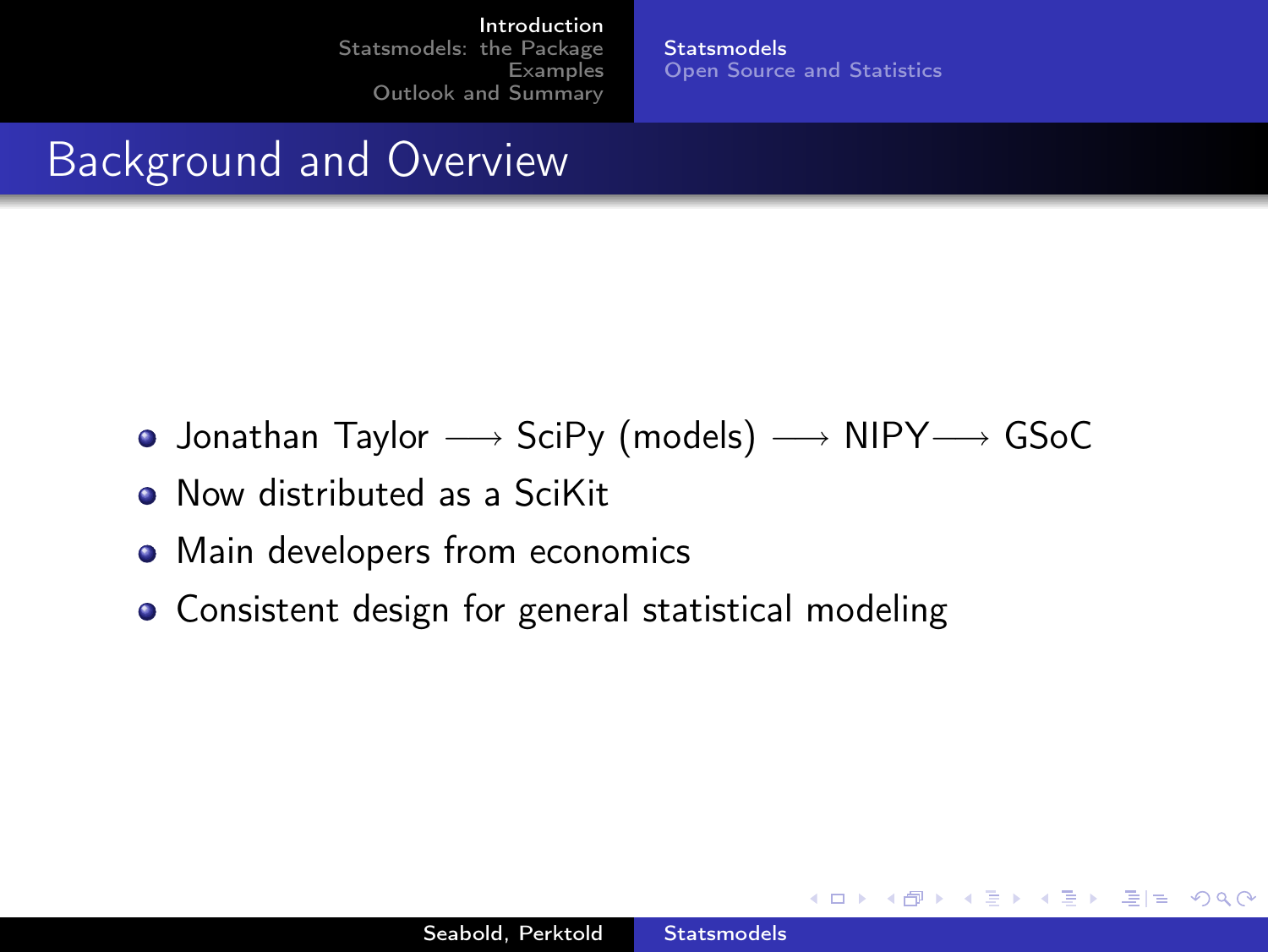**[Statsmodels](#page-2-0)** [Open Source and Statistics](#page-4-0)

 $\leftarrow$   $\Box$ 

<span id="page-4-0"></span>三日 りょい

E K

## State of the Union

- $\bullet$  R for applied statistics
- **•** Econometrics mainly proprietary software
	- Proprietary: GAUSS, MATLAB (time series/macro), Stata, SAS, NLOGIT, etc.
	- FLOSS: R (Finance, theoretical), gretl (both GPL)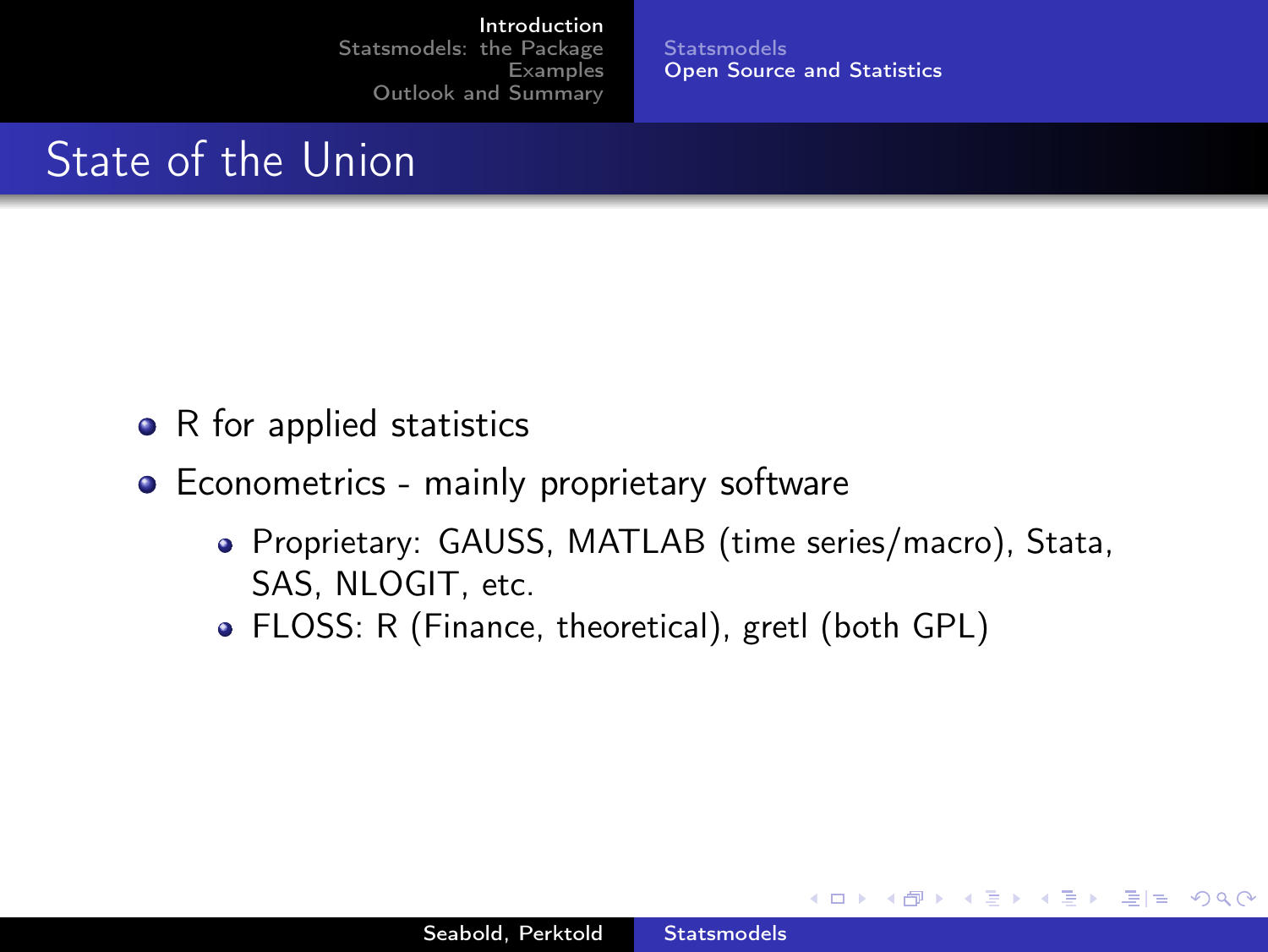**[Statsmodels](#page-2-0)** [Open Source and Statistics](#page-4-0)

KH → K 그 → K 그 → 그님 → YO →

## Python and Statistics

- Growing call for FLOSS in economic research and Python to be the language of choice for applied and theoretical econometrics
	- Choirat and Seri (2009), Bilina and Lawford (2009), Stachurski (2009), Isaac (2008)
- Finance/ SEC Asset Backed Securities
	- "we are proposing to require, along with the prospectus filing [in XML], the filing of a computer program of the contractual cash flow provisions expressed as downloadable source code in Python"
- Related packages: PyMC, scikits-learn, PyMVPA, NIPY (nitime), matplotlib, PyTables, Biopython, Pyentropy, pandas, larry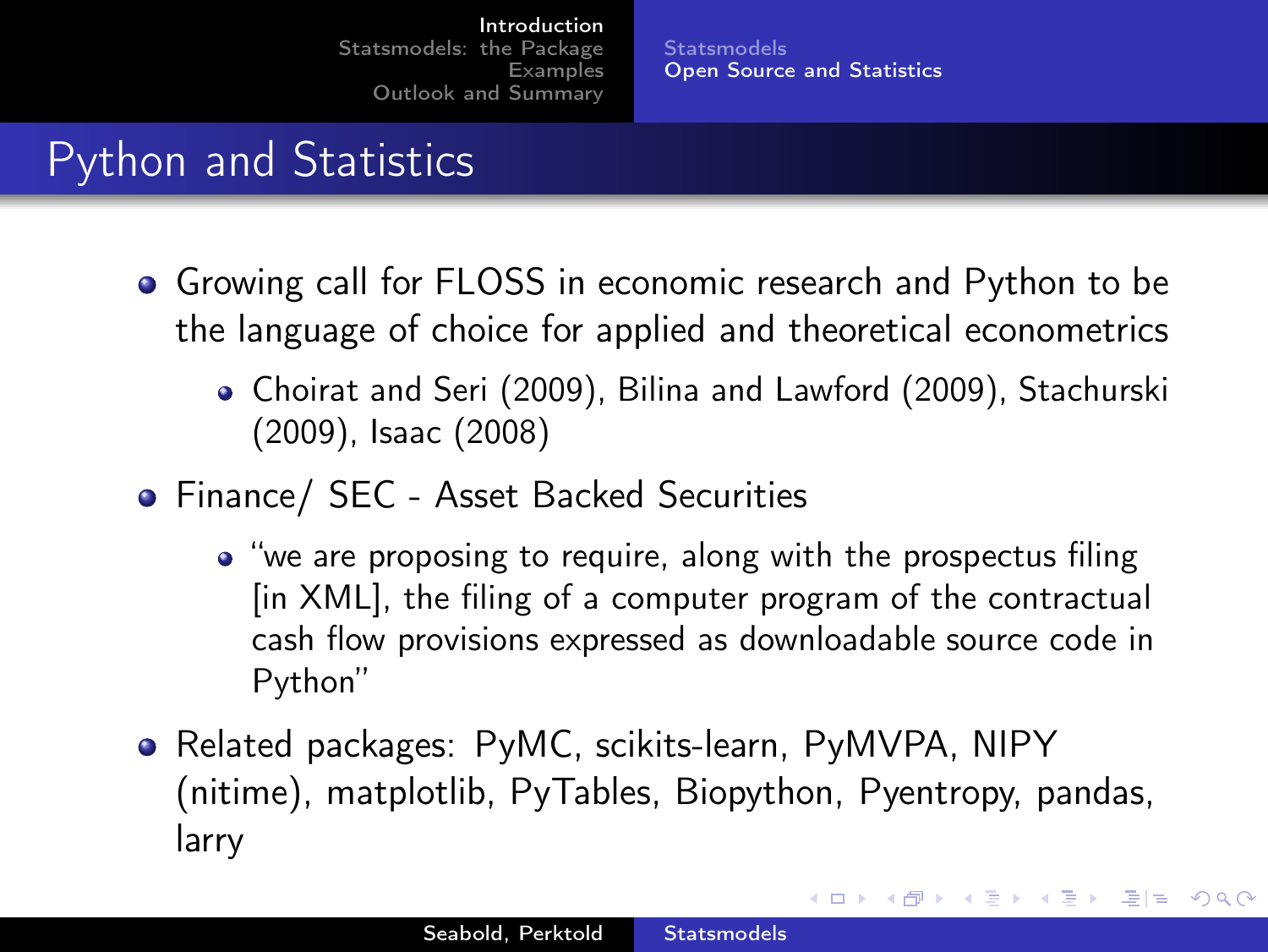[Development](#page-6-0)

## Test-Driven Development

- TDD
- Reliability and Accuracy
- **•** Transparency

4. 0. 8. ∢ 母

 $\rightarrow$ × D.  $\mathcal{A}$  $\rightarrow$ 

Ε

<span id="page-6-0"></span>信目 めすび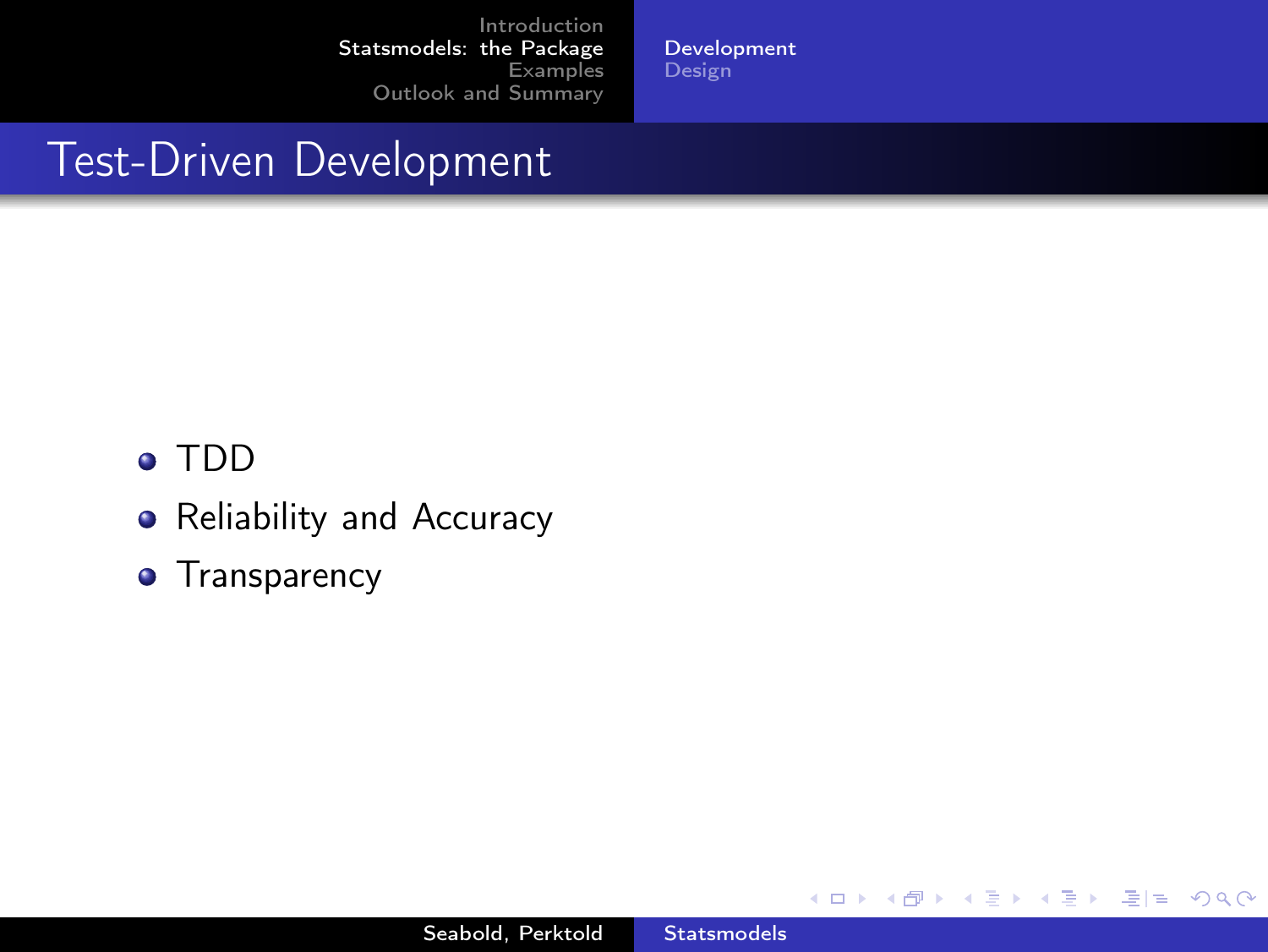[Development](#page-6-0) **[Design](#page-8-0)** 

#### Development Workflow

- **•** Supports TDD
- Branches vs. Trunk
- Sandbox and code review
- Test results (R, Stata, SAS, Monte Carlo)

€⊡

 $F = \Omega$ 

э -b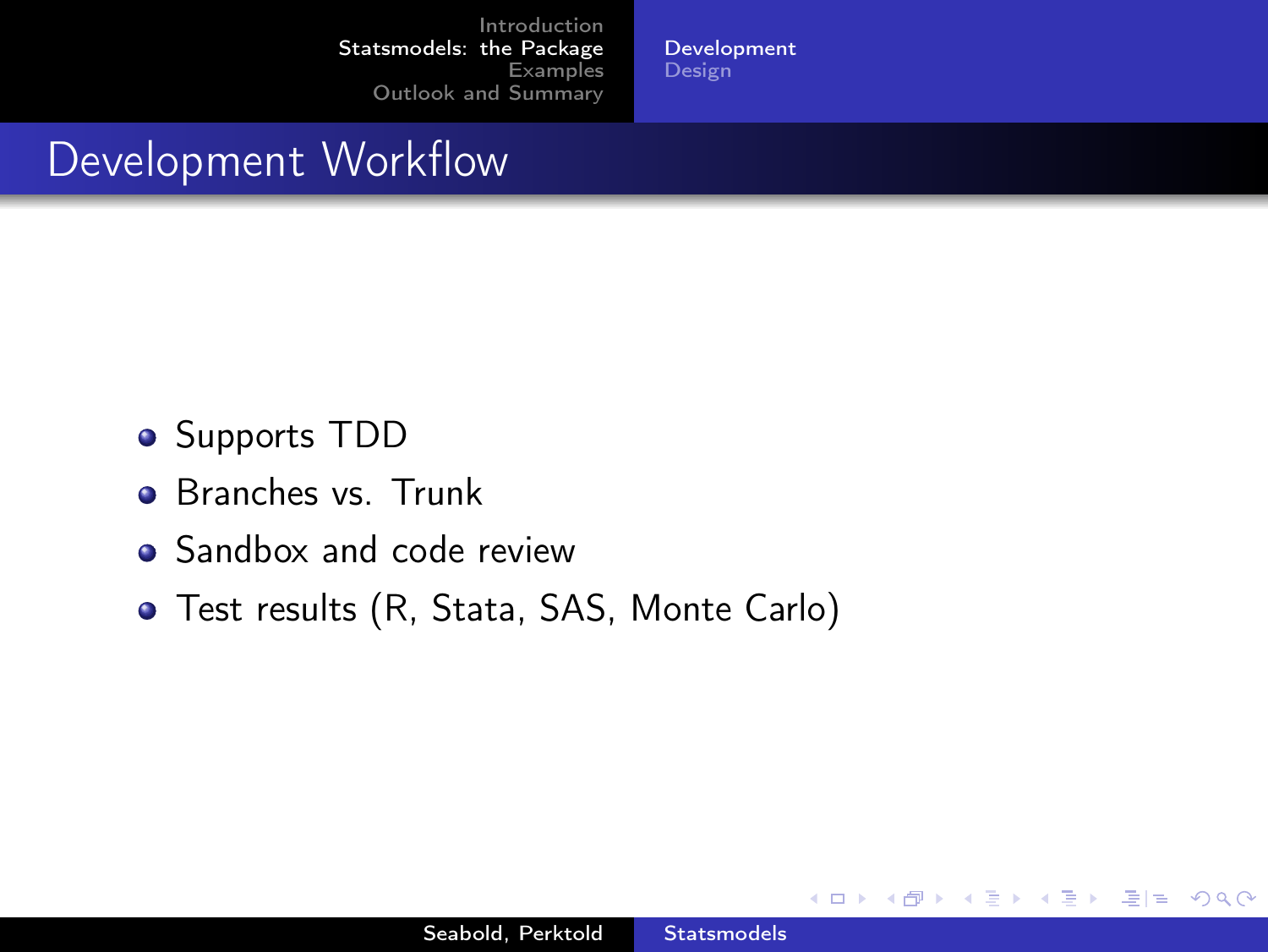[Development](#page-6-0) **[Design](#page-8-0)** 

#### What is a Model?

- Object for data reduction
- Data: Endogenous and Exogenous
	- Terminology: Dependent/Independent, Regressand/Regressor, Response/Explanatory

<span id="page-8-0"></span> $E|E \cap Q$ 

- Statistical theory provides the relationship between the two
- Naturally leads to OO design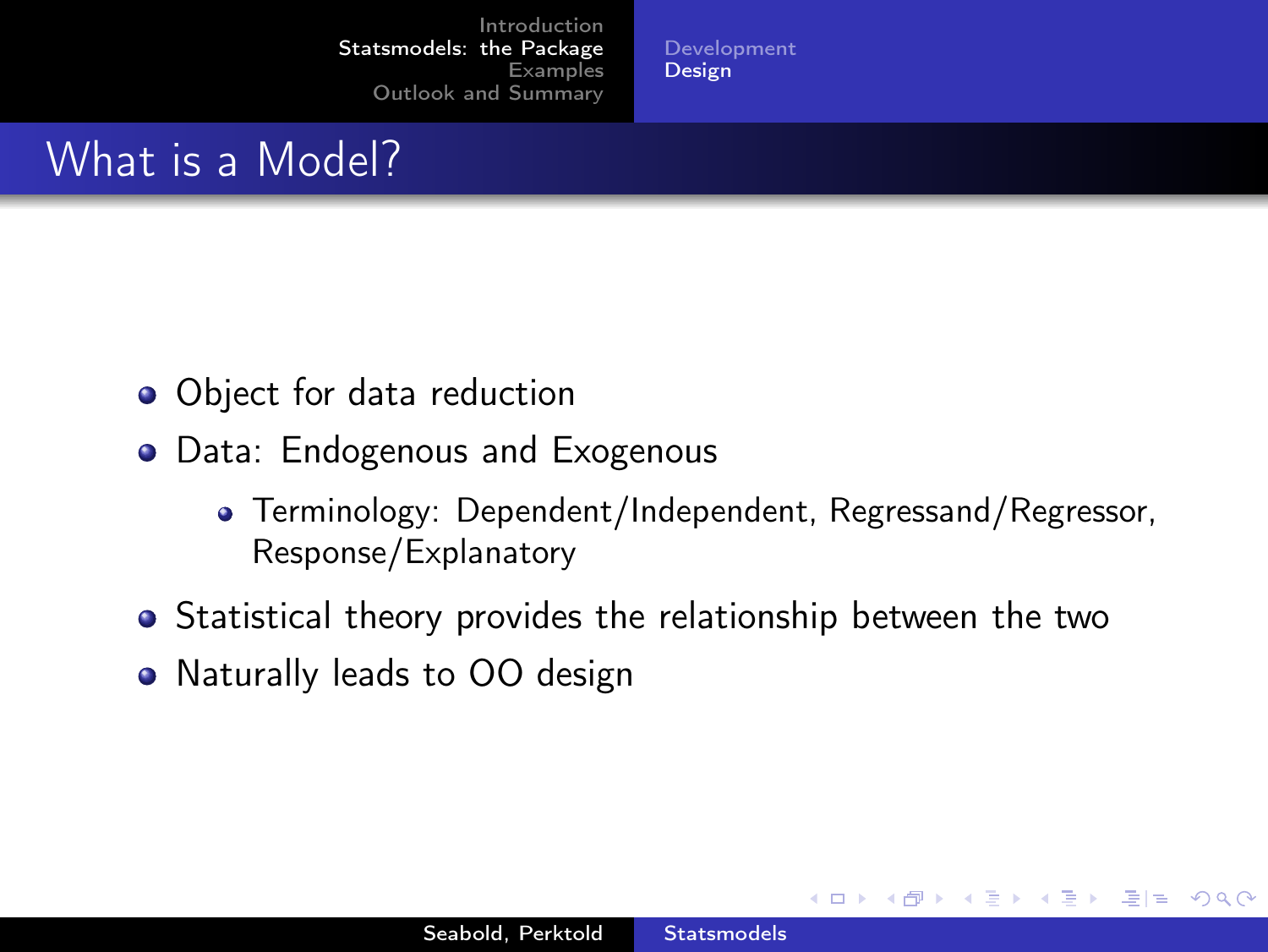[Development](#page-6-0) **[Design](#page-8-0)** 

• Base class: Model

```
class Model ( object ):
    def init ( self, endog, exog=None ):
         self. endog = endogif exog is not None:
             self. exog = exogdef fit (self):
         . . .
    def predict (self):
         . . .
```
K ロ K K ④ K K E K K E K C E H E YO Q C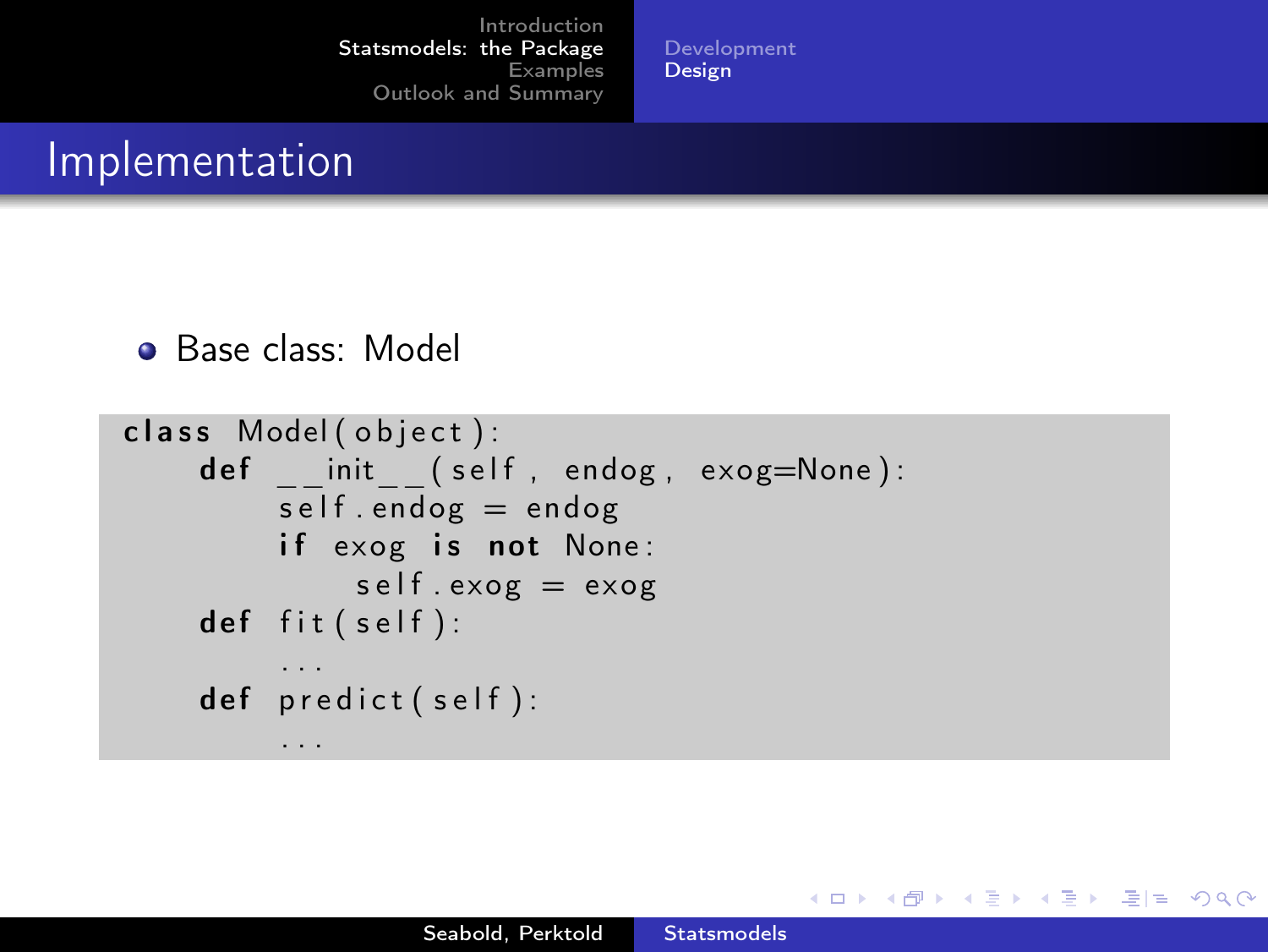[Development](#page-6-0) [Design](#page-8-0)

## Implementation Con't

Inheritance: LikelihoodModel

```
class Likelihood Model (Model):
    def init ( self, endog, exog=None ):
         super (Likelihood Model, self). init (endog,
                exog )
         self.initialize()
    def initialize (self):
         pass
    def fit \left( self, start params=None, method='newton',
             maxiter = 100, full output=True,
             disp=True, fargs = (), callback=None,
             r e t a l l = F a l s e , ** kwargs ) :
         . . .
         return Likelihood Model Results (self, ...)
```
K ロ > K A D → K 로 > K 로 → C 코 = K A Q C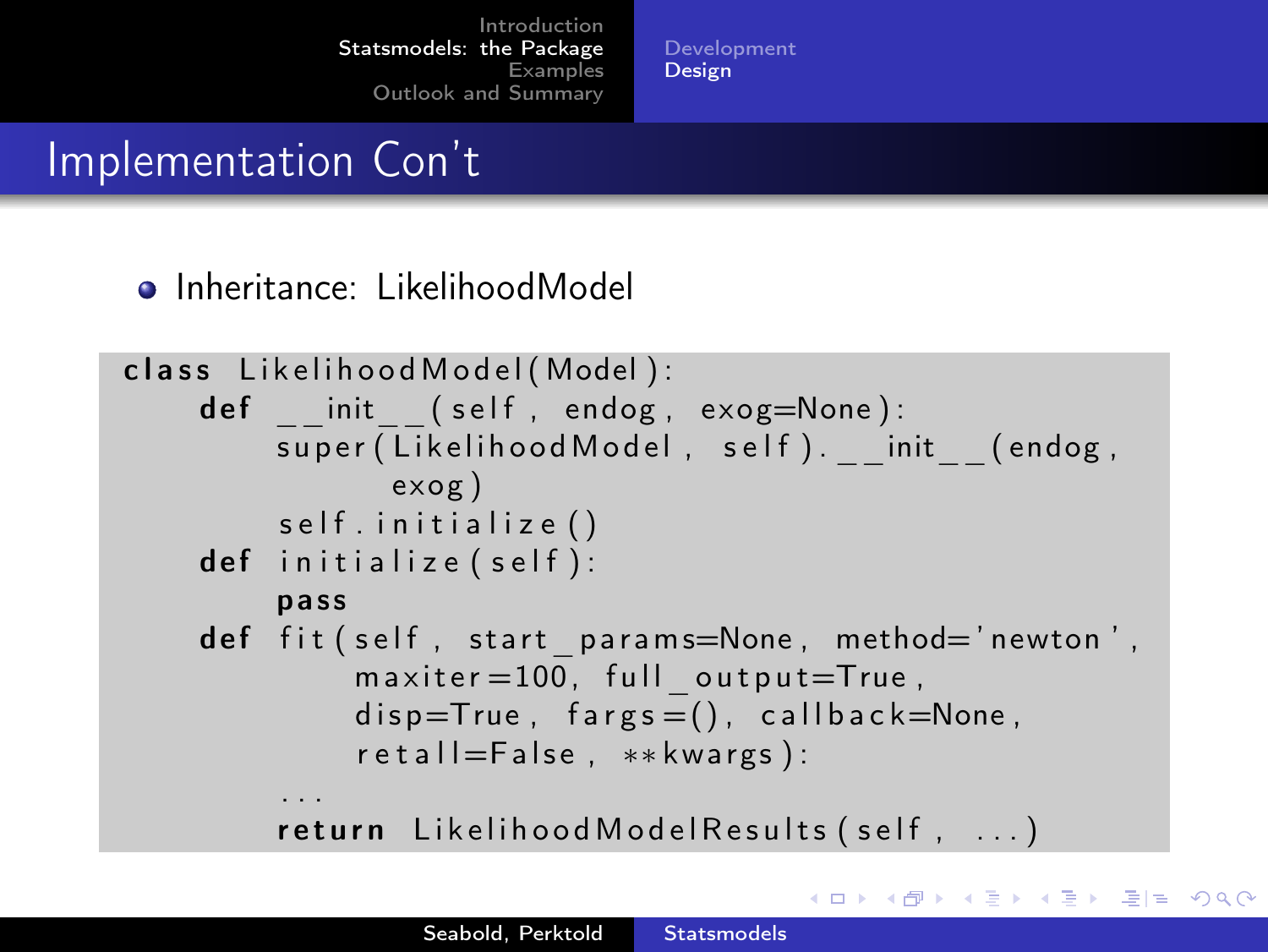[Development](#page-6-0) **[Design](#page-8-0)** 

#### Implementation Con't

**•** Results Objects

```
class Likelihood Model Results (Results, LLMTests):
    def init ( self , model , ... ) :
          self. model = model
          . . .
```
K ロ K K @ K K ミ K K ミ K - ミ|ㄹ YO Q Q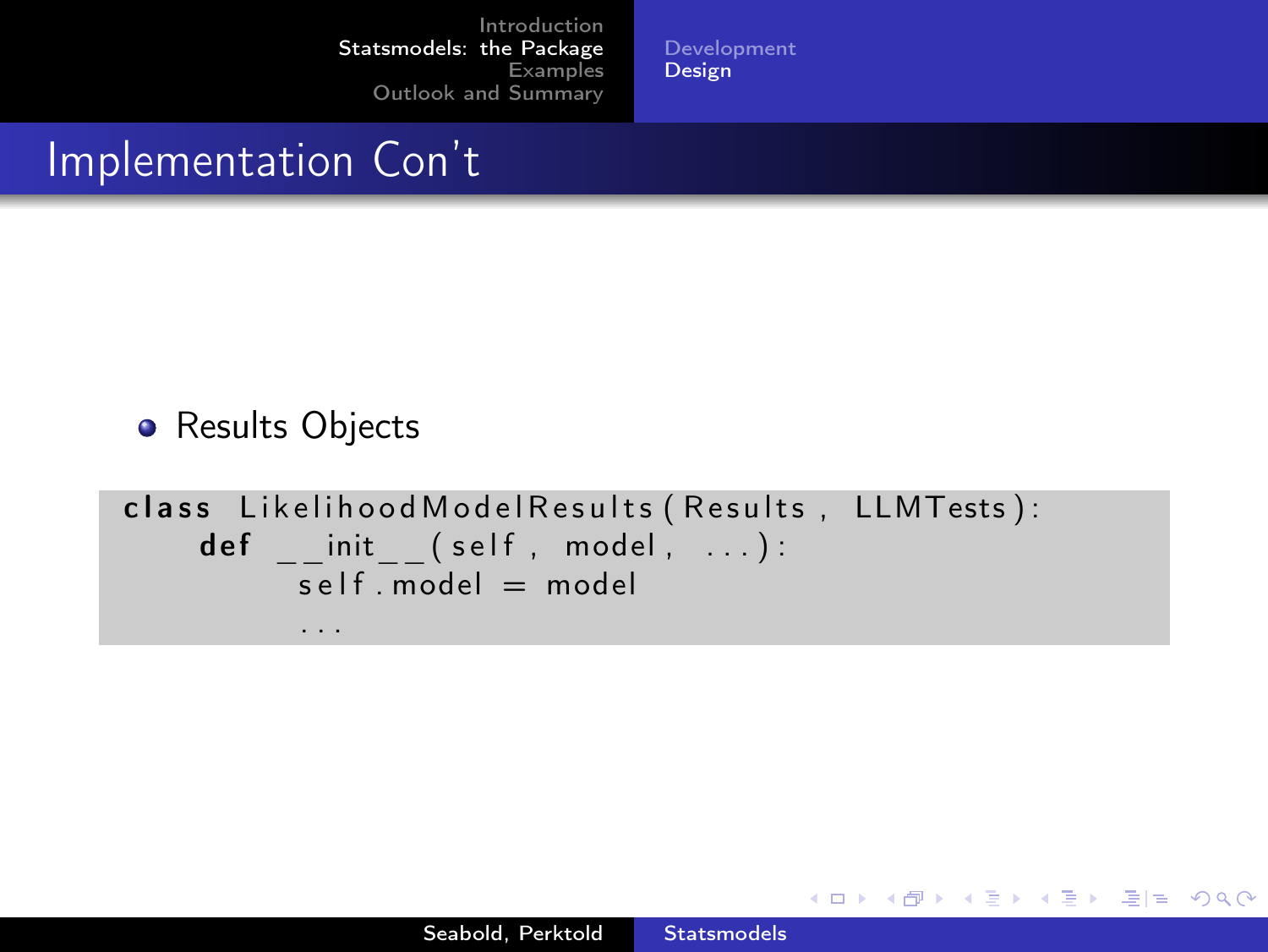[Development](#page-6-0) **[Design](#page-8-0)** 

# Package Overview

- **•** Main model modules
	- regression
	- $\bullet$  glm
	- rlm
	- **o** discretemod
	- contrast
- **Convenience functions** 
	- Descriptive Statistics, SimpleTable, Foreign I/O, ...
- **•** Datasets
- **•** Examples

4 **D F** 

<span id="page-12-0"></span>■■■ ゆすじ

э  $\rightarrow$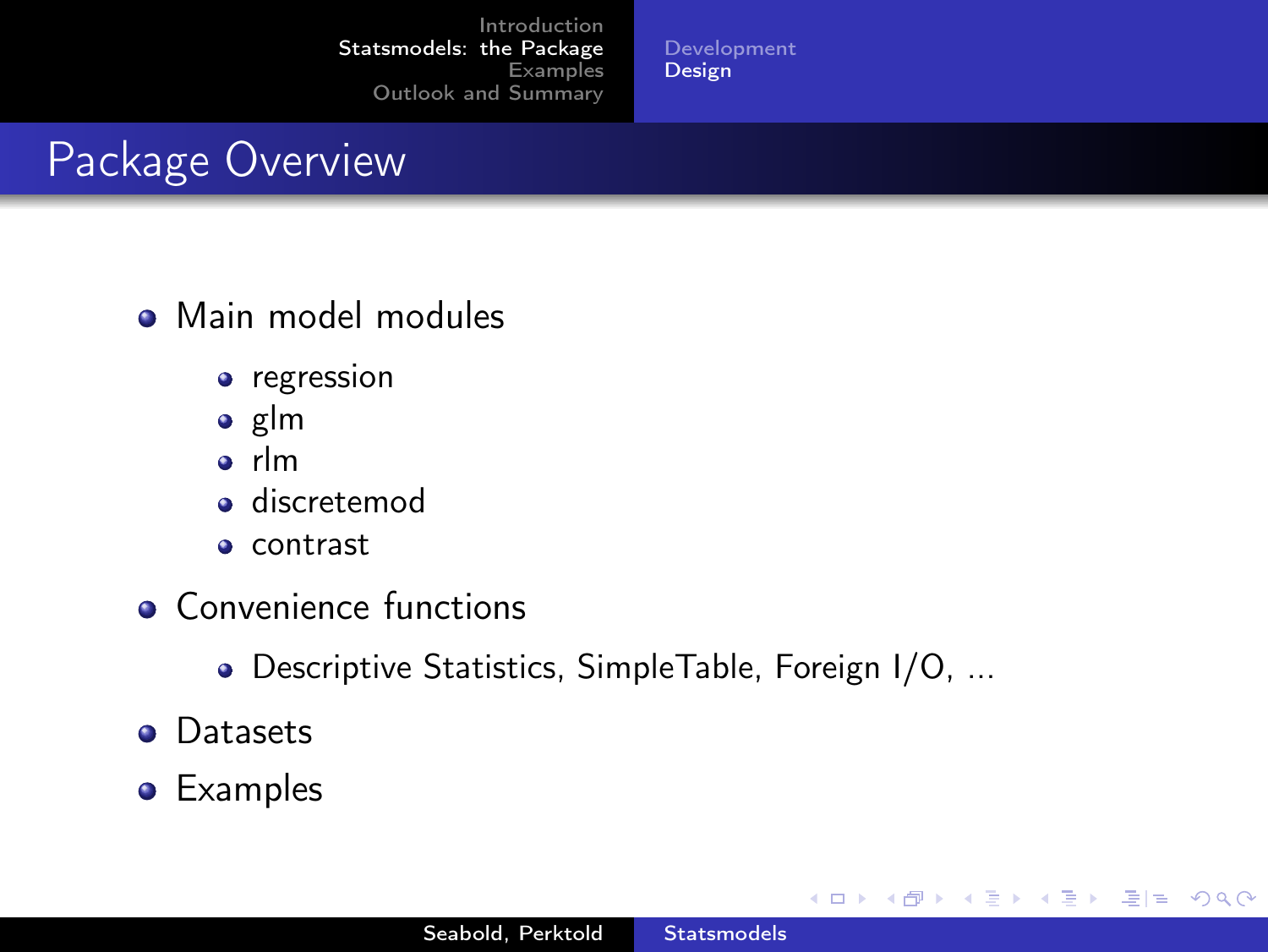<span id="page-13-0"></span>[Regression](#page-13-0) [Generalized Linear Model](#page-16-0) **[Heteroskedasticity](#page-18-0)** [Testing Linear Restrictions](#page-21-0) [Robust Linear Models](#page-27-0)

## Regression Example

• Import conventions

 $\gg$  import scikits statsmodels as sm

- OLS:  $Y = X\beta + \varepsilon$  where  $\varepsilon \sim N(0, \sigma^2)$
- Notation: *params* ≡ β

```
\gg data = sm. datasets. longley. load ()
\gg data. exog = sm. add constant ( data. exog )
\gg ols model = sm . OLS( data . endog , data . exog )
\gg ols results = ols model . fit ( )
>> ols results . params
array([11.50618723e+01, -3.58191793e-02,-2.02022980 \text{ e} + 00, -1.03322687 \text{ e} + 00.
         −5.11041057 e −02, 1. 8 2 9 1 5 1 4 6 e+03,
         -3.48225863e + 06]K ロ K K @ K K 동 K X 동 K (동) N 동(동) ◇ Q ⊙
```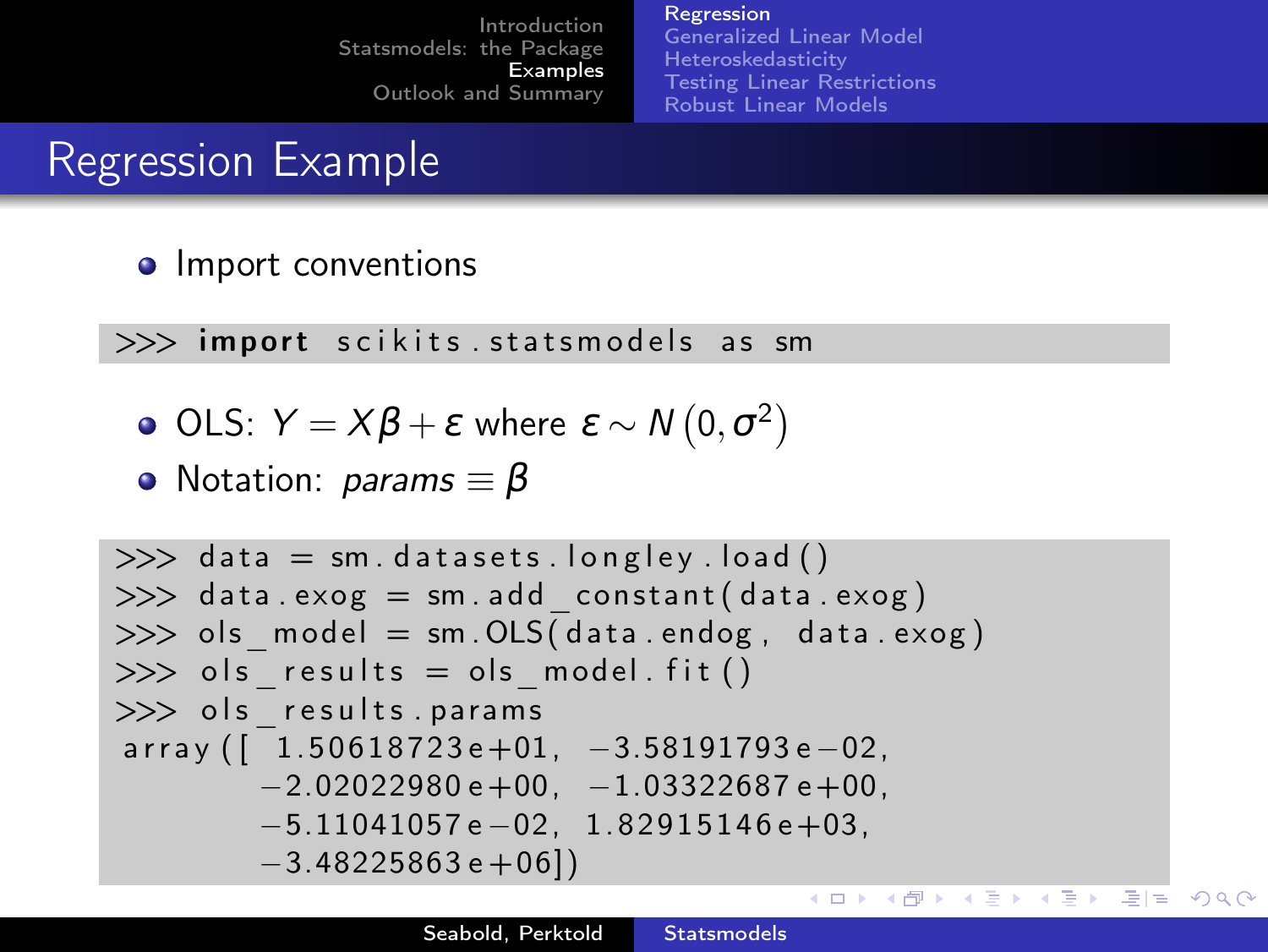[Regression](#page-13-0) [Generalized Linear Model](#page-16-0) [Heteroskedasticity](#page-18-0) [Testing Linear Restrictions](#page-21-0) [Robust Linear Models](#page-27-0)

<span id="page-14-0"></span>K ロ K K ④ K K E K K E K C E H E YO Q C

## Regression Example Con't

A peak inside the *RegressionResults* object

```
\gg [ for in dir ( ols results ) if not
\ldots startswith ('')]
['HC0_se', 'HC1_se', 'HC2_se', 'HC3_se', 'aic', 'bic',
'bse', 'centered tss', 'conf int', 'cov params',
'df model', 'df resid', 'ess', 'f p value', 'f test',
' fitted values', 'fvalue', 'initialize', 'llf',
' model', 'mse model', 'mse resid', 'mse total',
'nobs', 'norm resid', 'normalized cov params',
' params', ' p v a l u e s', ' r e s i d', ' r s q u a r e d',
' rsquared adj', 'scale', 'ssr', 'summary', 't',
't test', 'uncentered tss', 'wresid']
```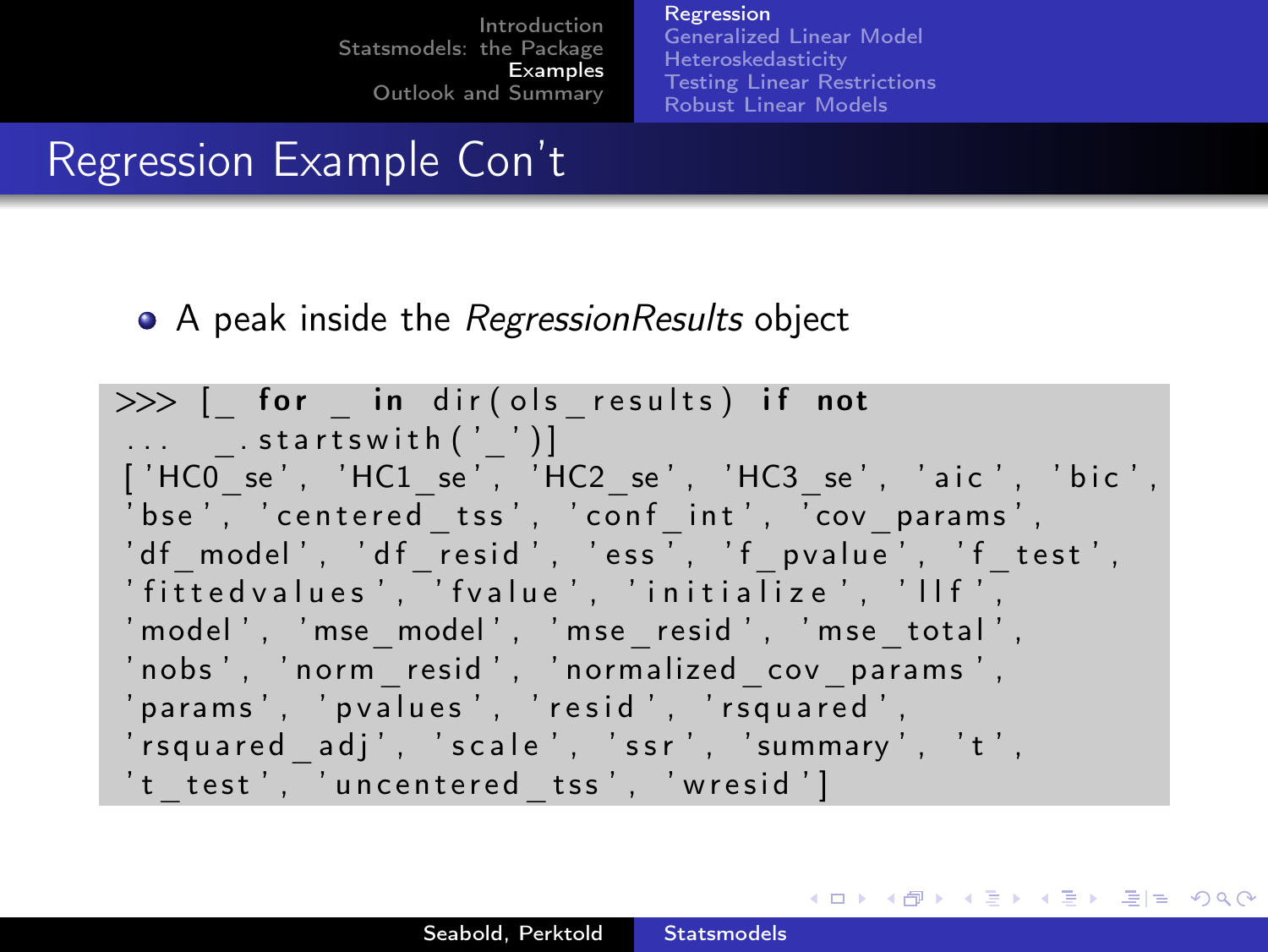<span id="page-15-0"></span>

|                                                                                           |                                                                                             | Introduction<br>Statsmodels: the Package<br>Examples<br>Outlook and Summary                          | Regression<br><b>Generalized Linear Model</b><br>Heteroskedasticity<br><b>Testing Linear Restrictions</b><br><b>Robust Linear Models</b> |                                                                                                  |    |
|-------------------------------------------------------------------------------------------|---------------------------------------------------------------------------------------------|------------------------------------------------------------------------------------------------------|------------------------------------------------------------------------------------------------------------------------------------------|--------------------------------------------------------------------------------------------------|----|
| >>> print ols results.summary()<br>Summary of Regression Results                          |                                                                                             |                                                                                                      |                                                                                                                                          |                                                                                                  |    |
| Model:<br>Method:<br>Date:<br>Time:<br>$# \; obs:$<br>$Df$ residuals:<br>Df model:        | Dependent Variable:                                                                         | $'$ y $'$<br><b>OLS</b><br>Least Squares<br>Tue, 22 Jun 2010<br>11:21:43<br>16.01<br>9.0<br>6.0      |                                                                                                                                          |                                                                                                  |    |
|                                                                                           | coefficient                                                                                 | std. error                                                                                           | $t -$ statistic                                                                                                                          | prob.                                                                                            |    |
| $\times 1$<br>$\times 2$<br>$\times$ 3<br>$\times 4$<br>$\times$ 5<br>$\times 6$<br>const | 15.0619<br>$-0.0358$<br>$-2.0202$<br>$-1.0332$<br>$-0.0511$<br>1829.1515<br>$-3482258.6346$ | 84.9149<br>0.0335<br>0.4884<br>0.2143<br>0.2261<br>455.4785<br>890420.3836                           | 0.1774<br>$-1.0695$<br>$-4.1364$<br>$-4.8220$<br>$-0.2261$<br>4.0159<br>$-3.9108$                                                        | 0.8631<br>0.3127<br>0.002535<br>0.0009444<br>0.8262<br>0.003037<br>0.003560                      |    |
| $R$ -squared:<br>$F -$ statistic:<br>Log likelihood:<br>AIC criterion:<br>BIC criterion:  | Adjusted R-squared:<br>$Prob$ $(F - statistic)$ :                                           | Models stats<br>0.995479<br>0.992465<br>330.285<br>$4.98403e-10$<br>$-109.617$<br>233.235<br>238.643 | Durbin-Watson:<br>Omnibus:<br>Prob(Omnibus):<br>JB:<br>$Prob(JB)$ :<br>Skew:<br>Kurtosis:                                                | Residual stats<br>2.55949<br>0.748615<br>0.687765<br>0.352773<br>0.838294<br>0.419984<br>2.43373 | RΘ |
|                                                                                           |                                                                                             | Seabold, Perktold                                                                                    | <b>Statsmodels</b>                                                                                                                       |                                                                                                  |    |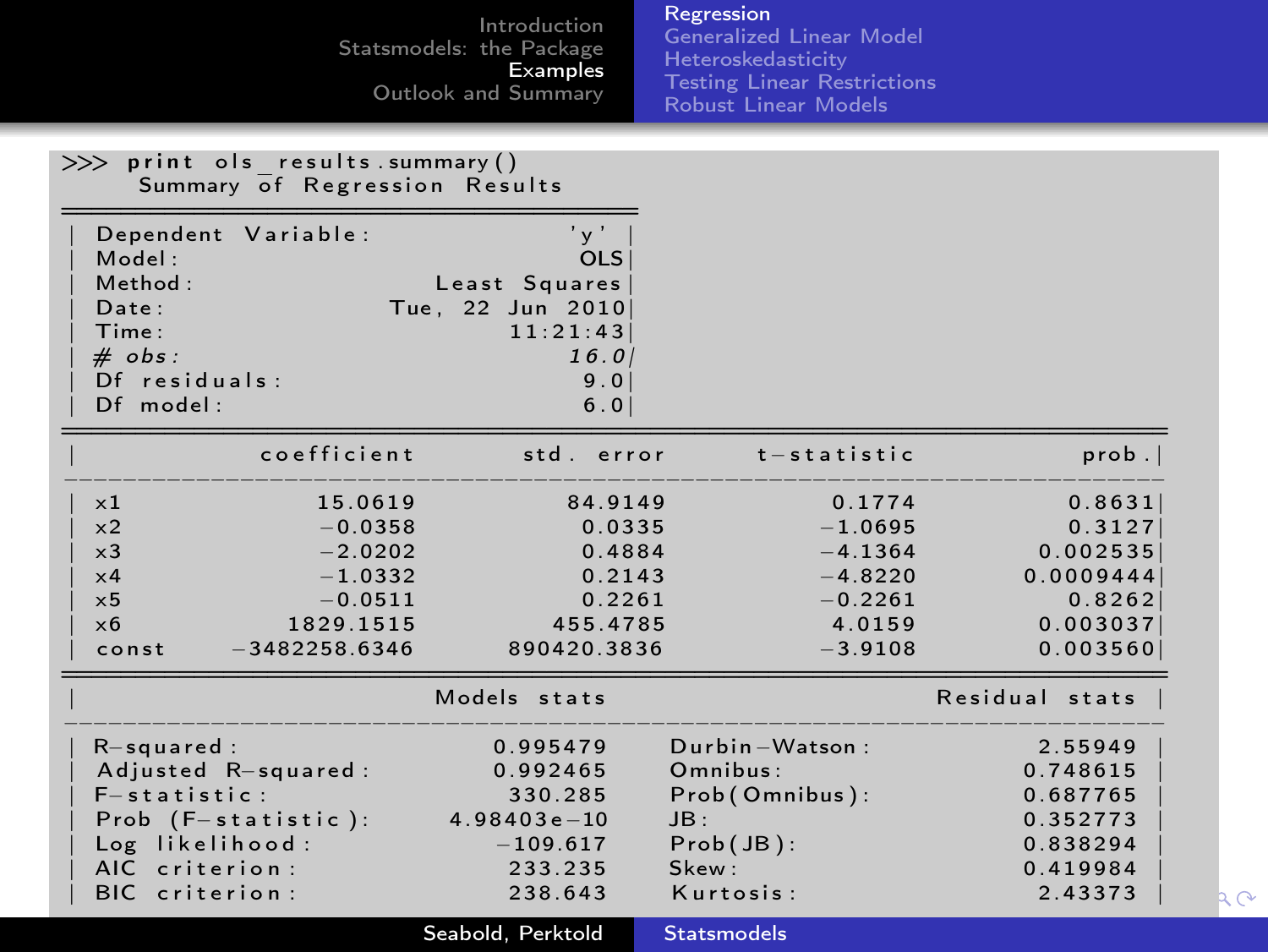[Regression](#page-13-0) [Generalized Linear Model](#page-16-0) [Heteroskedasticity](#page-18-0) [Testing Linear Restrictions](#page-21-0) [Robust Linear Models](#page-27-0)

<span id="page-16-0"></span>K ロ K K ④ K K ミ K K E K 그러는 K G Q Q

# GLM Example

- *Y* =  $g(X\beta)$  +  $\varepsilon$  where, in this case, *Y* ∼  $B(\cdot)$  and  $g^{-1}$  is the link function such that  $\mu_y = g^{-1}(X\beta)$
- Jeff Gill's STAR data

```
\gg data = sm. datasets. star98. load ()
\gg data. exog = sm. add constant ( data. exog )
\gg links = sm. families. links
\gg glm bin = sm . GLM( data . endog, data . exog,
                fa mily=sm. fa milies. Binomial (\lim k=links. logit)
\gg trials = data.endog.sum(axis = 1)
\gg glm results = glm bin fit ( data weights = trials )
```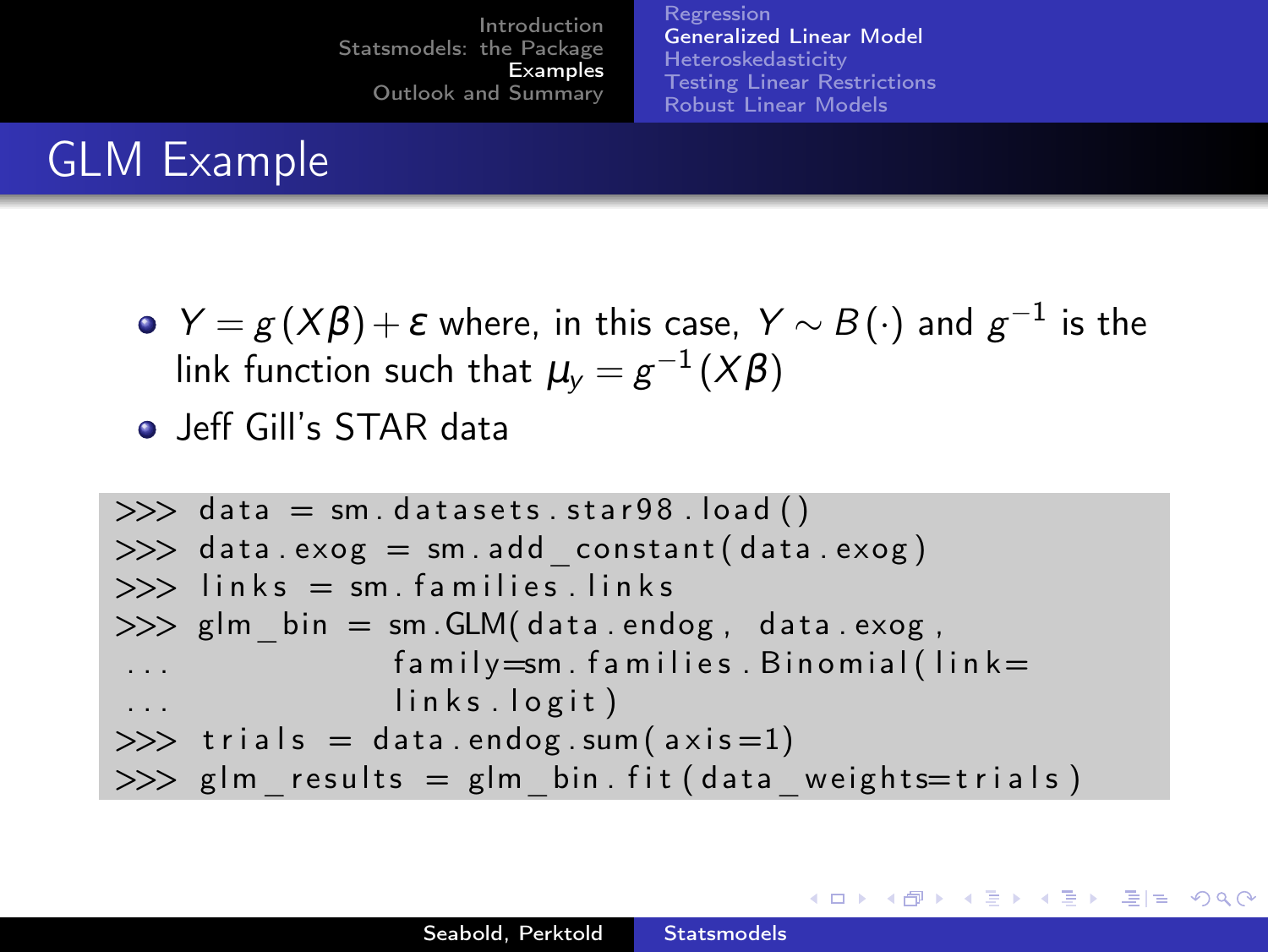[Regression](#page-13-0) [Generalized Linear Model](#page-16-0) **[Heteroskedasticity](#page-18-0)** [Testing Linear Restrictions](#page-21-0) [Robust Linear Models](#page-27-0)

**K ロ ▶ K 御 ▶ K K** 

∍

**SIL**  $\rightarrow$  $\rightarrow$   $F = \Omega$ 

# GLM Example Con't

Look at interquartile difference in predicted success between groups

>>> means = d a t a . exog . mean ( a x i s =0) >>> means25 = means . copy ( ) >>> means75 = means . copy ( ) >>> from s c i p y . s t a t s im p o r t s c o r e a t p e r c e n t i l e a s sa p >>> means25 [ 0 ] = sa p ( d a t a . exog [ : , 0 ] , 25 ) >>> means75 [ 0 ] = sa p ( d a t a . exog [ : , 0 ] , 75 ) >>> r e s p 2 5 = glm\_bin . p r e d i c t ( means25 ) >>> r e s p 7 5 = glm\_bin . p r e d i c t ( means75 ) >>> p r i n t "%4.2 f ␣ p e r c e n t " % ( ( r e s p 7 5−r e s p 2 5 )∗1 0 0 ) −11.88 p e r c e n t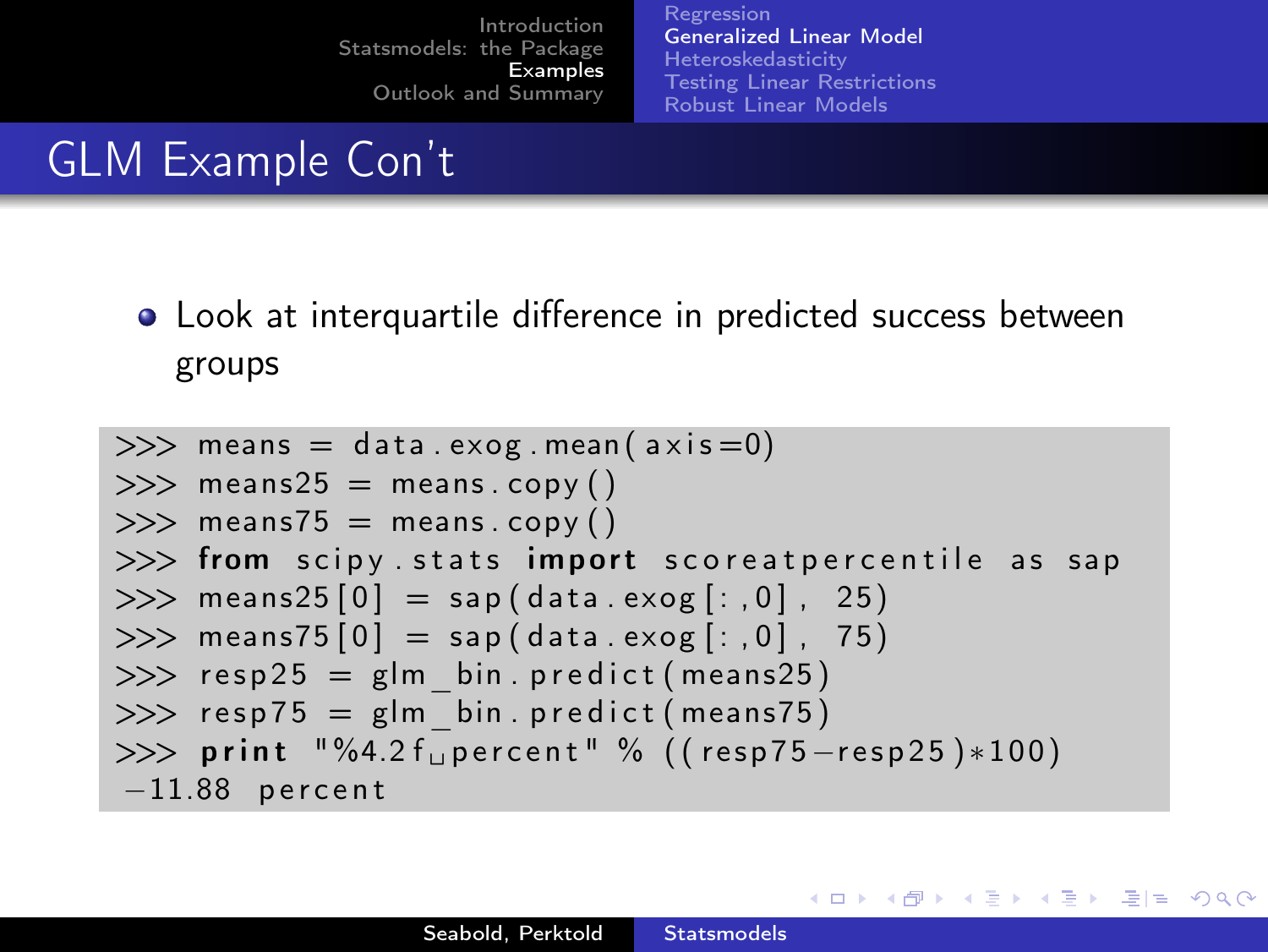[Regression](#page-13-0) [Generalized Linear Model](#page-16-0) [Heteroskedasticity](#page-18-0) [Testing Linear Restrictions](#page-21-0) [Robust Linear Models](#page-27-0)

<span id="page-18-0"></span>K ロ ▶ K 何 ▶ K 로 ▶ K 로 ▶ 그리는 K) Q (^

## Robust Standard Errors

**Bill Greene's credit card data model.** 

 $AVGEXP = \beta_1 + \beta_2AGE + \beta_3INC + \beta_4INC^2 + \beta_5 OWNRENT$ 

```
\gg data = sm. datasets. ccard. load ()
\gg data. exog = sm. add constant ( data. exog )
\gg ols fit = sm . OLS( data . endog, data . exog). fit ( )
```
- Problem: variance of errors might be assumed to increase with income (though we might not know exact functional form).
- Consequence: standard errors are underestimated.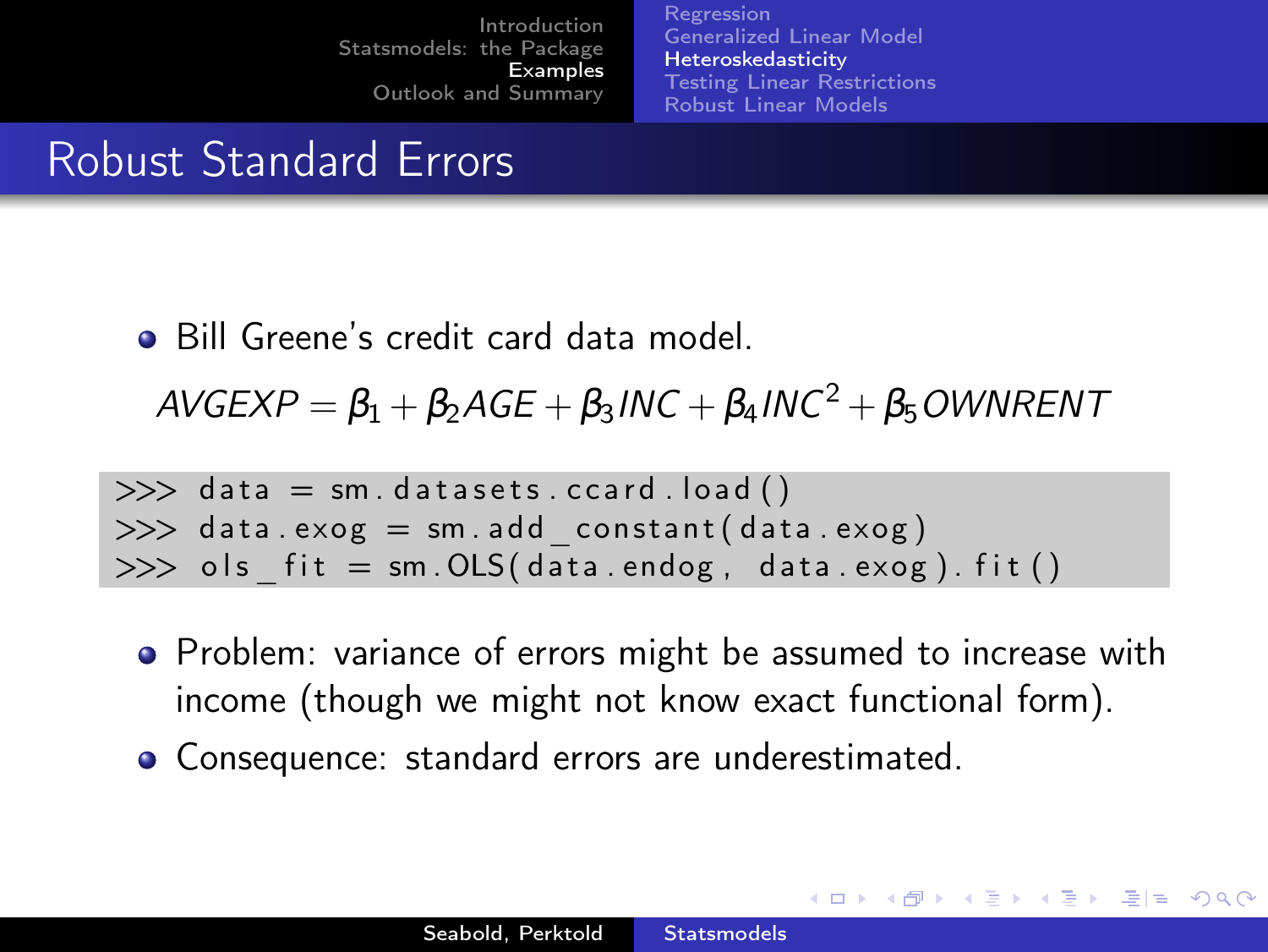[Regression](#page-13-0) [Generalized Linear Model](#page-16-0) [Heteroskedasticity](#page-18-0) [Testing Linear Restrictions](#page-21-0) [Robust Linear Models](#page-27-0)

重目 のへぐ

## Robust Standard Errors con't



Seabold, Perktold [Statsmodels](#page-0-0)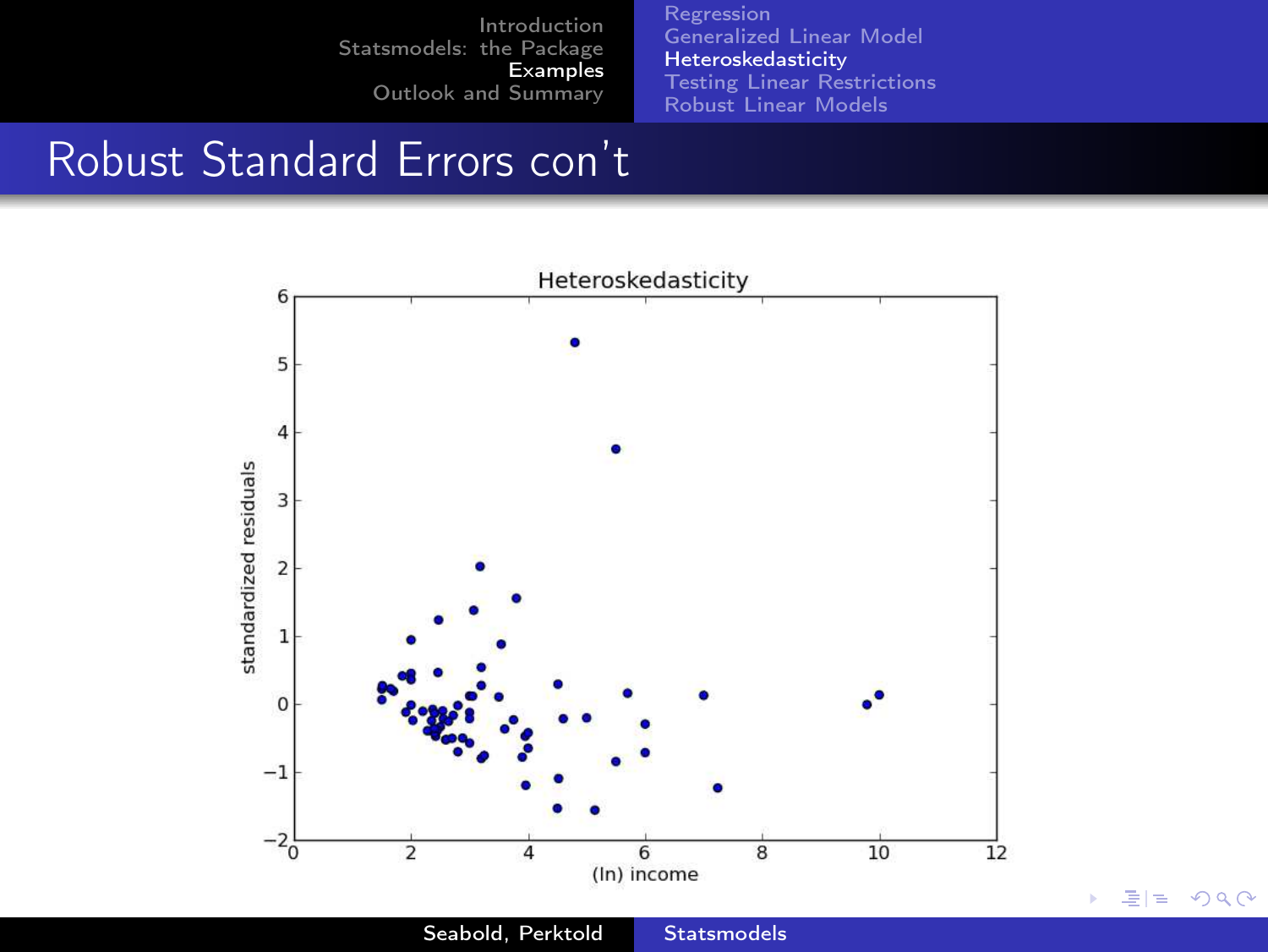[Regression](#page-13-0) [Generalized Linear Model](#page-16-0) [Heteroskedasticity](#page-18-0) [Testing Linear Restrictions](#page-21-0) [Robust Linear Models](#page-27-0)

## Robust Standard Errors Con't

White (1980) Robust Standard Errors: HC0

$$
SE(\beta) = \sqrt{diag\left((X'X)^{-1}X'\hat{\epsilon}_i^2X(X'X)^{-1}\right)}
$$

**O** Small sample analogues MacKinnon and White (1985): HC1

$$
SE(\beta) = \sqrt{diag\left(\frac{n}{n-k-1}(X'X)^{-1}X'\hat{\varepsilon}_i^2X(X'X)^{-1}\right)}
$$

```
>> ols fit . HC1 se
array([3, 42264107, 92.12260235, 7.19902694]9 5 . 5 6 5 7 3 1 4 4 , 2 2 0 . 7 9 4 9 5 2 3 7 ] )
\gg ols fit . bse
array([ 5.51471653, 80.36595035, 7.46933695,8 2 . 9 2 2 3 2 3 5 7 , 1 9 9 . 3 5 1 6 6 4 8 5 ] )
\gg ols fit .t ()array([ -0.55883453, 2.91599895, -2.00778788,0.33695279, -1.189588831\gg ols fit . params/ols fit . HC1 se
array (\overline{) -0.90041987}, 2.54386026, -2.08317656,
         0.29237372, -1.074057681K ロ > K A D → K 로 > K 로 → C 코 = K A Q C
```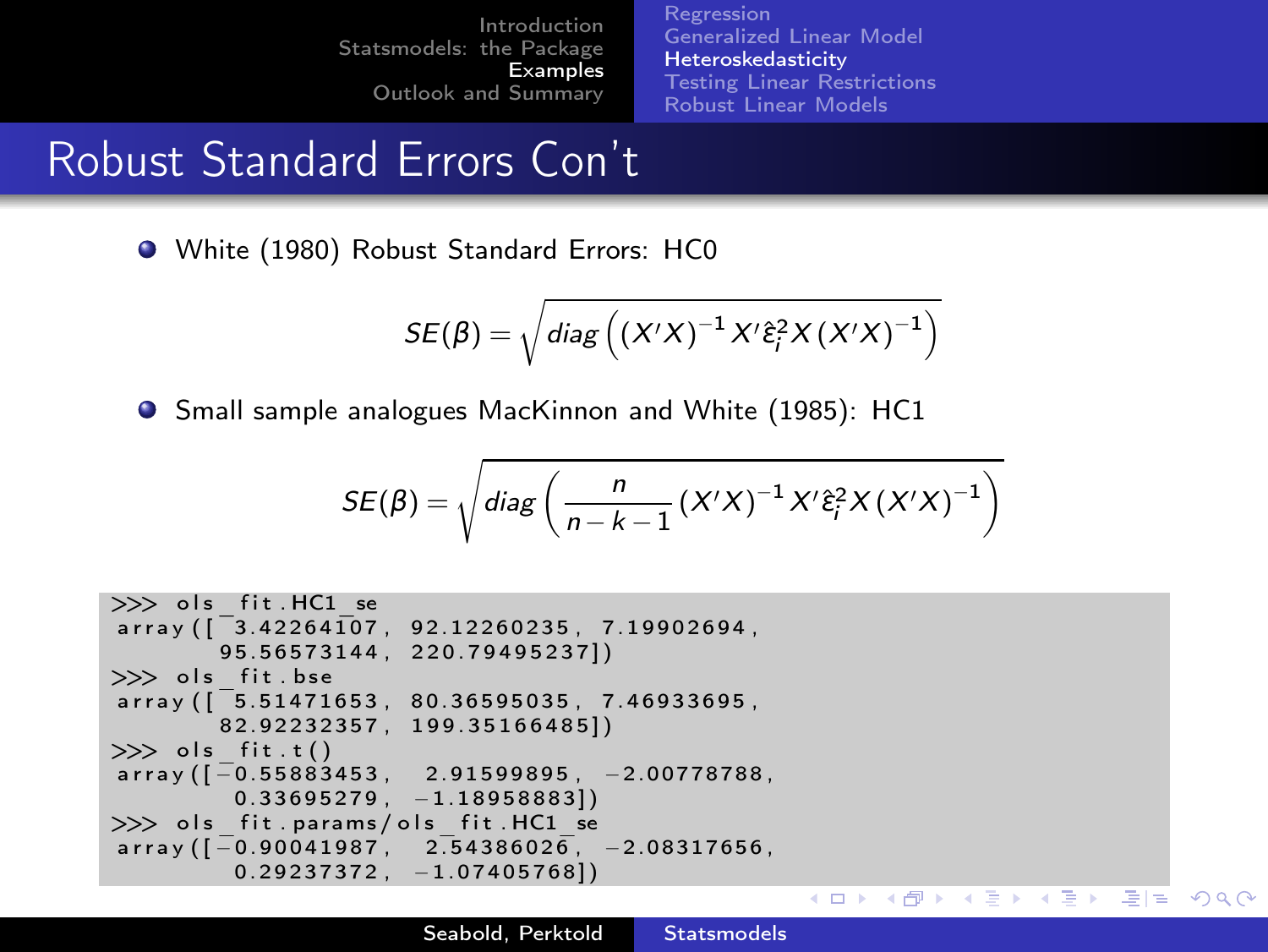[Regression](#page-13-0) [Generalized Linear Model](#page-16-0) [Heteroskedasticity](#page-18-0) [Testing Linear Restrictions](#page-21-0) [Robust Linear Models](#page-27-0)

## Linear Restrictions Example

Consider the following static investment function for a macro economy

$$
\ln I_t = \beta_1 + \beta_2 \ln Y_t + \beta_3 i_t + \beta_4 \Delta p_t + \beta_5 t + \varepsilon_t
$$

**•** Suppose we believe that investors care *only* about real interest rates, that the marginal propensity to invest is unity, and that there is no linear time trend.

$$
\ln l_t = \beta_1 + \ln Y_t + \beta_3 (i_t - \Delta p_t) + \varepsilon_t
$$

• In terms of the first model, this implies

$$
\begin{aligned} \beta_3+\beta_4&=0\\ \beta_2&=1\\ \beta_5&=0 \end{aligned}
$$

<span id="page-21-0"></span> $E|E$   $\Omega$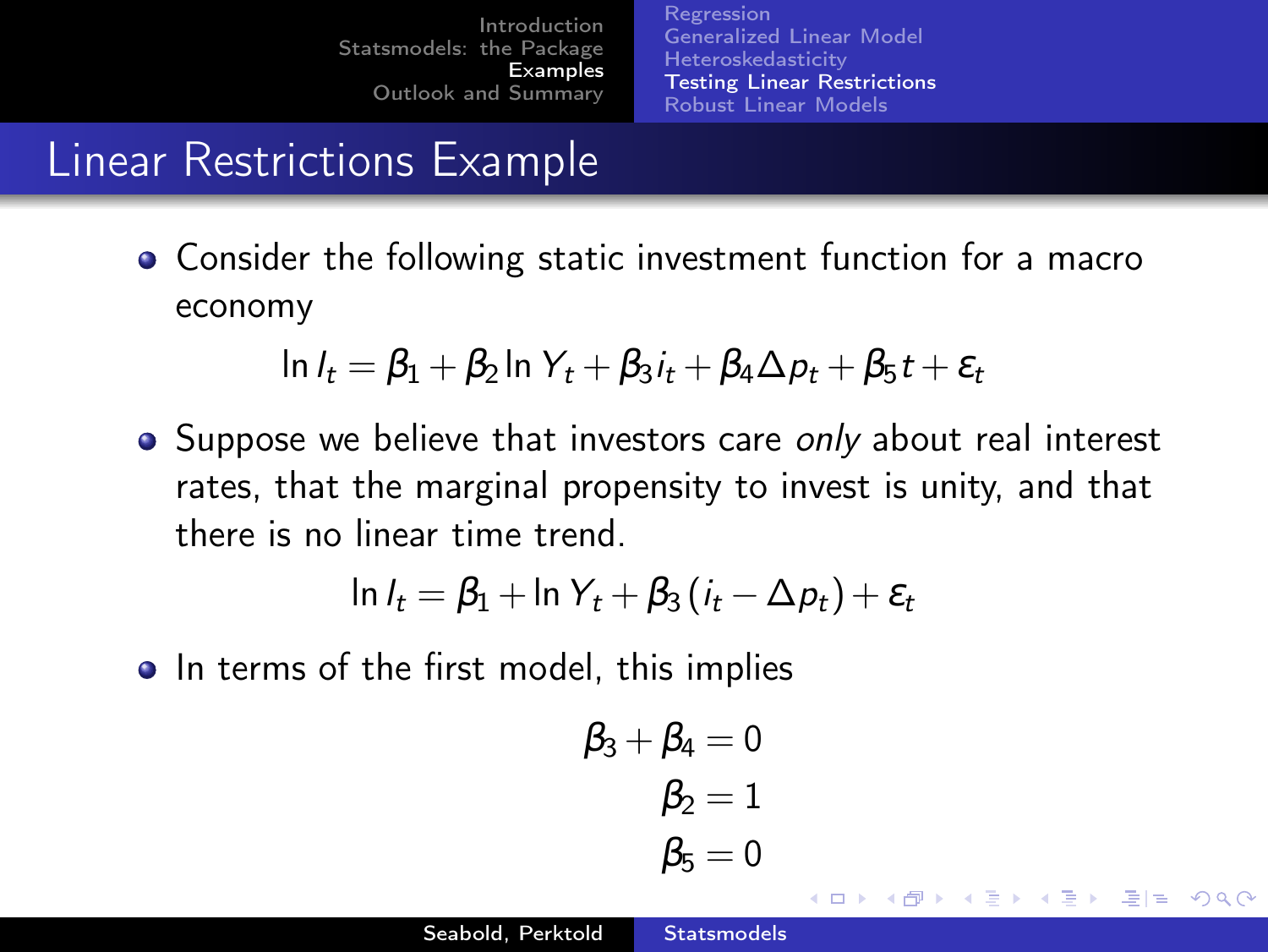[Regression](#page-13-0) [Generalized Linear Model](#page-16-0) **[Heteroskedasticity](#page-18-0)** [Testing Linear Restrictions](#page-21-0) [Robust Linear Models](#page-27-0)

**K ロ ▶ K 御 ▶ K K** 

重

 $\rightarrow$  4  $\equiv$   $\rightarrow$   $\equiv$   $\equiv$   $\rightarrow$   $\cap$   $\cap$   $\cap$ 

## Linear Restrictions Example Con't

#### • In terms of linear restrictions we have

$$
R\beta = q
$$

where

$$
R = \left[ \begin{array}{rrrr} 0 & 1 & 0 & 0 & 0 \\ 0 & 0 & 1 & 1 & 0 \\ 0 & 0 & 0 & 0 & 1 \end{array} \right] \text{ and } q = \left[ \begin{array}{c} 1 \\ 0 \\ 0 \end{array} \right]
$$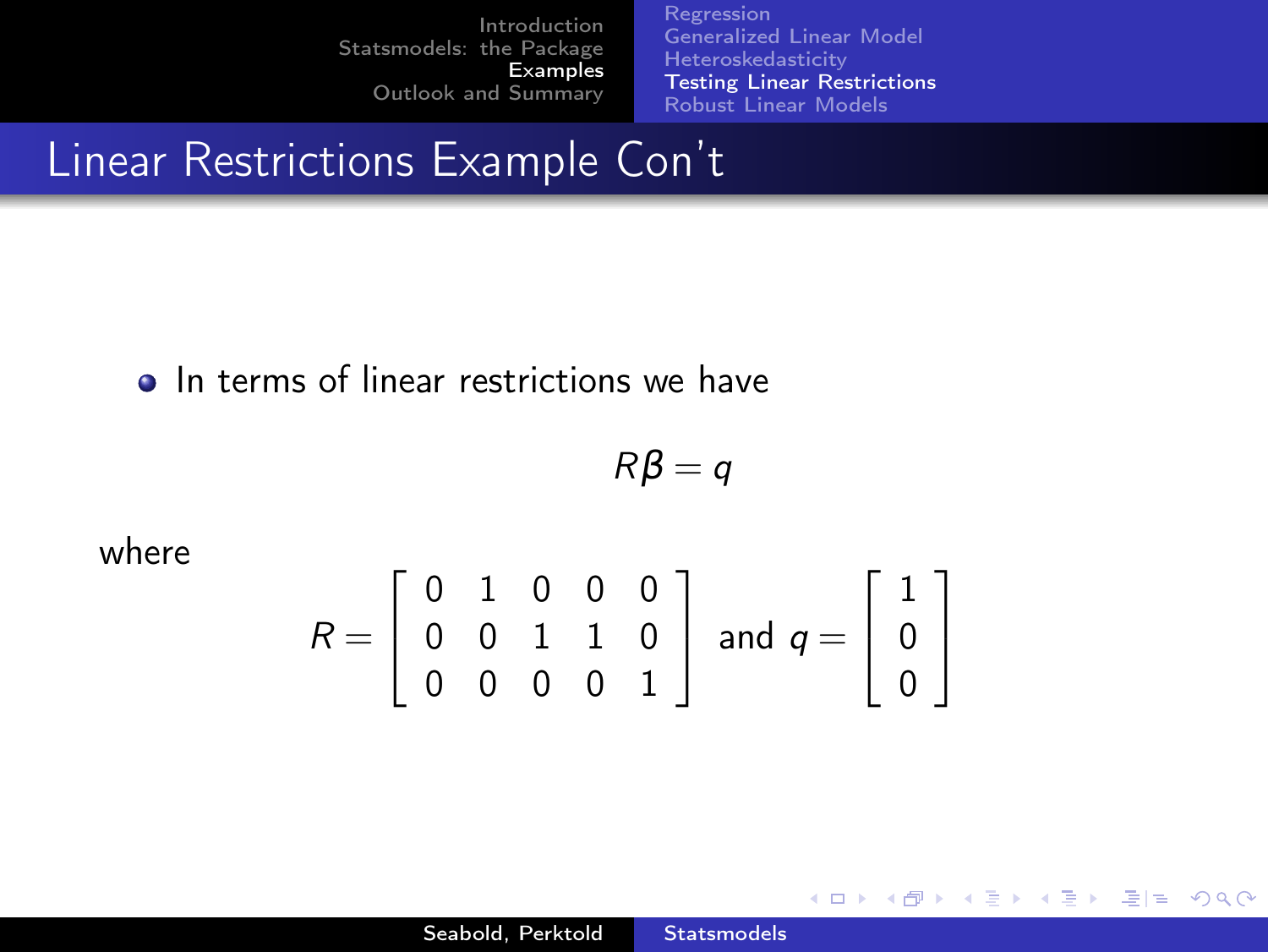[Regression](#page-13-0) [Generalized Linear Model](#page-16-0) [Heteroskedasticity](#page-18-0) [Testing Linear Restrictions](#page-21-0) [Robust Linear Models](#page-27-0)

K ロ > K A D → K 로 > K 로 → C 코 = K A Q C

## Linear Restrictions Example Con't

```
\gg data = sm. datasets. macrodata. load ()
\gg endog = np. log(data.data['realinv'][1:])\gg exog = data.data [['realgdp','tbilrate'.
                  ' in f | ' | | [ 1 : ] . view ((float, 3))
>> exog [:, 0] = np.log(exog[:, 0])\gg exog = sm. add constant ( exog , prepend=True )
\gg from scikits statsmodels sandbox tsa stattools
         import add trend # function will be moved
\gg exog = add trend ( exog , trend ='t')
\gg inv model = sm . OLS( endog, exog). fit ()
```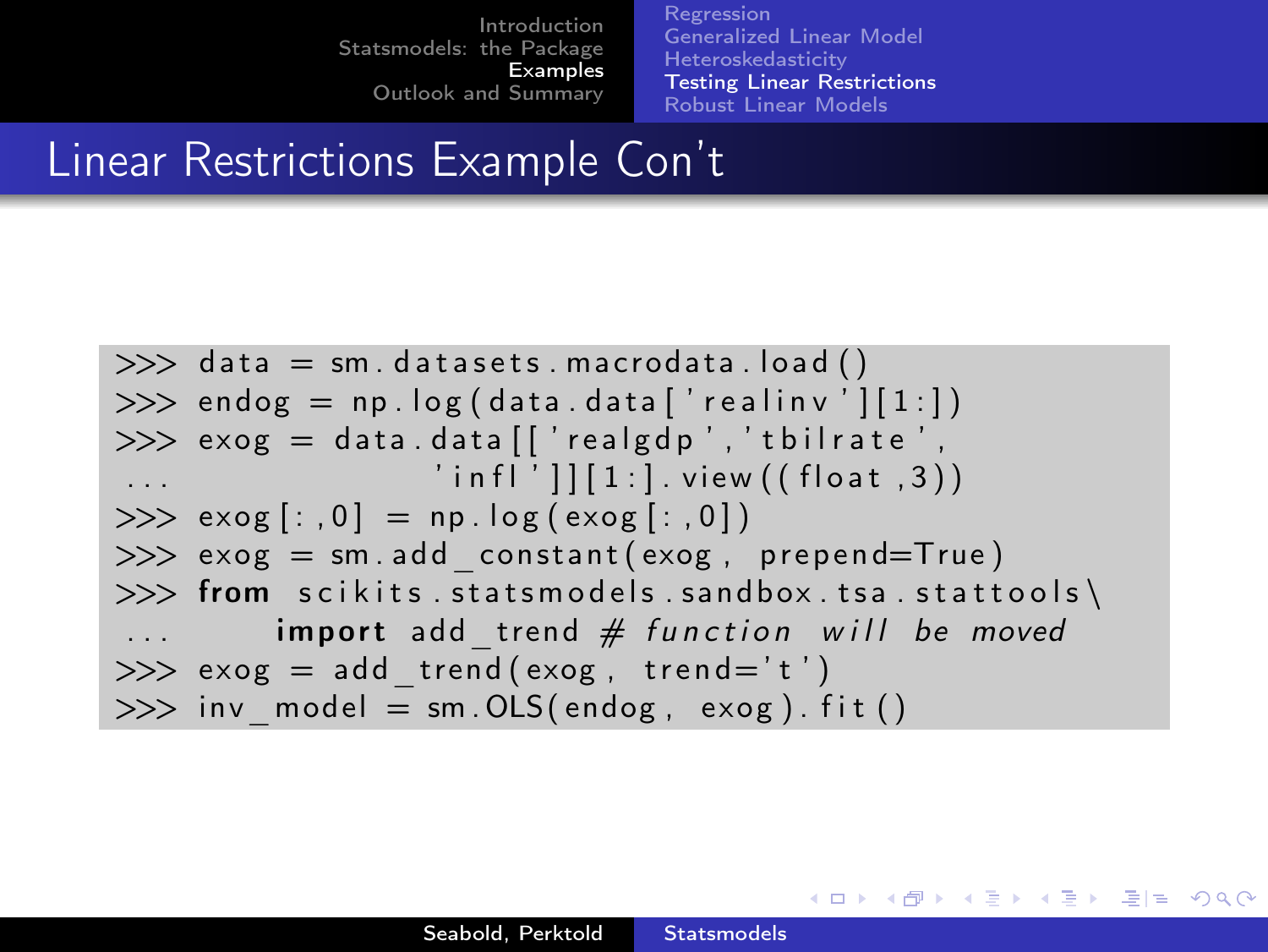[Regression](#page-13-0) [Generalized Linear Model](#page-16-0) [Heteroskedasticity](#page-18-0) [Testing Linear Restrictions](#page-21-0) [Robust Linear Models](#page-27-0)

K ロ K K ④ K K E K K E K C E H E YO Q C

## Linear Restrictions Example Con't

>>> 
$$
R = [[0,1,0,0,0],[0,0,1,1,0],[0,0,0,0,1]]
$$
  
>>  $q = [1,0,0]$ 

**o** F-test with  $H_0$ :  $R\beta = \hat{q}$ .

```
\gg Ftest = inv model f test (R, q)\gg print Ftest
\leqF test: F=array ([ 194.4428894]]),
p = [[ 1.27044954 e −58]], df denom = 197, df num=3>
```
•  $\therefore$  we can reject the null hypothesis that  $R\beta = q$ .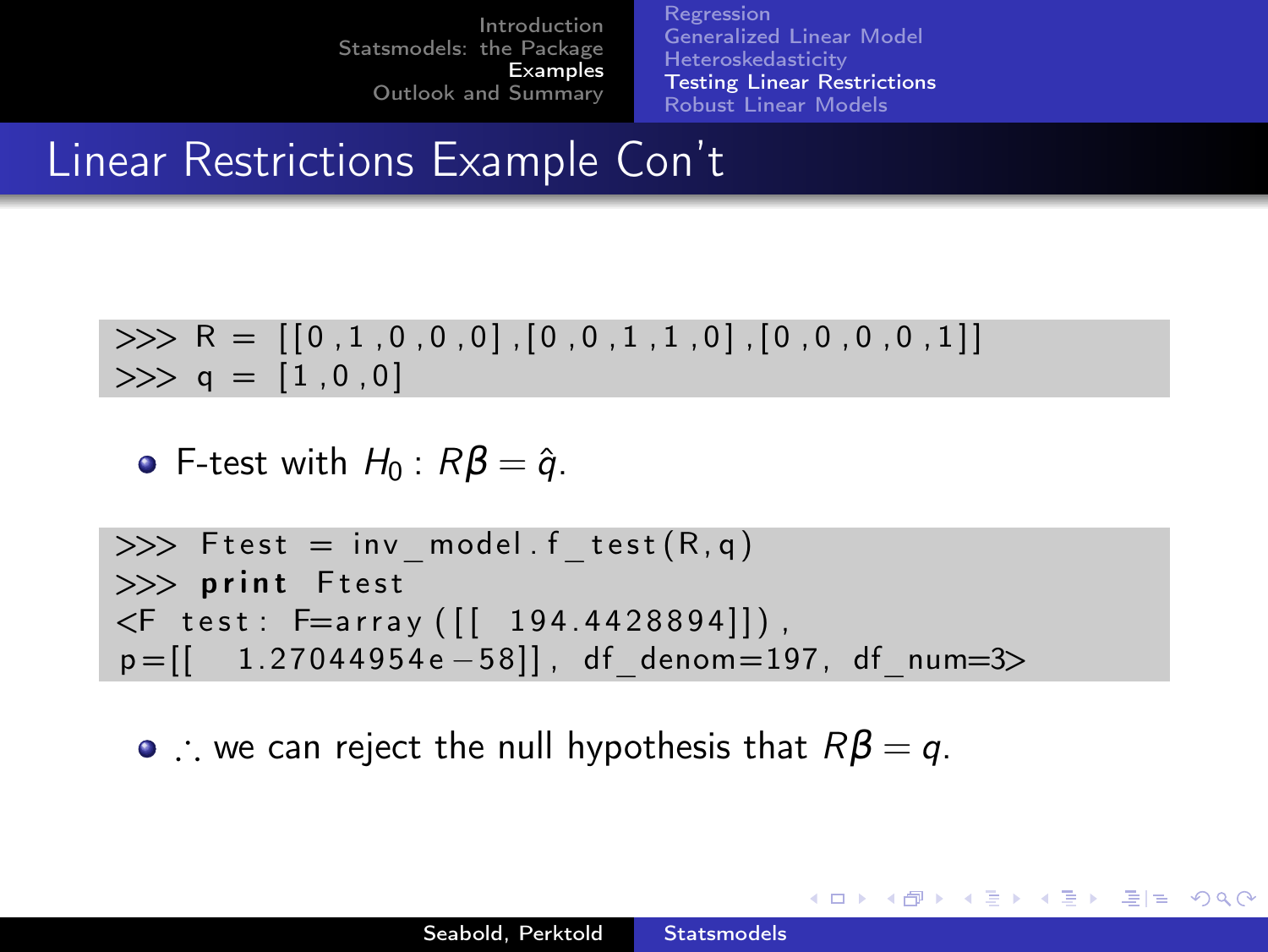<span id="page-25-0"></span>[Regression](#page-13-0) [Generalized Linear Model](#page-16-0) **[Heteroskedasticity](#page-18-0)** [Testing Linear Restrictions](#page-21-0) [Robust Linear Models](#page-27-0)

# Linear Restrictions as ANCOVA

- We have three groups of subjects that share a common covariate.
- Want to test that the mean effect on the three groups is the same.

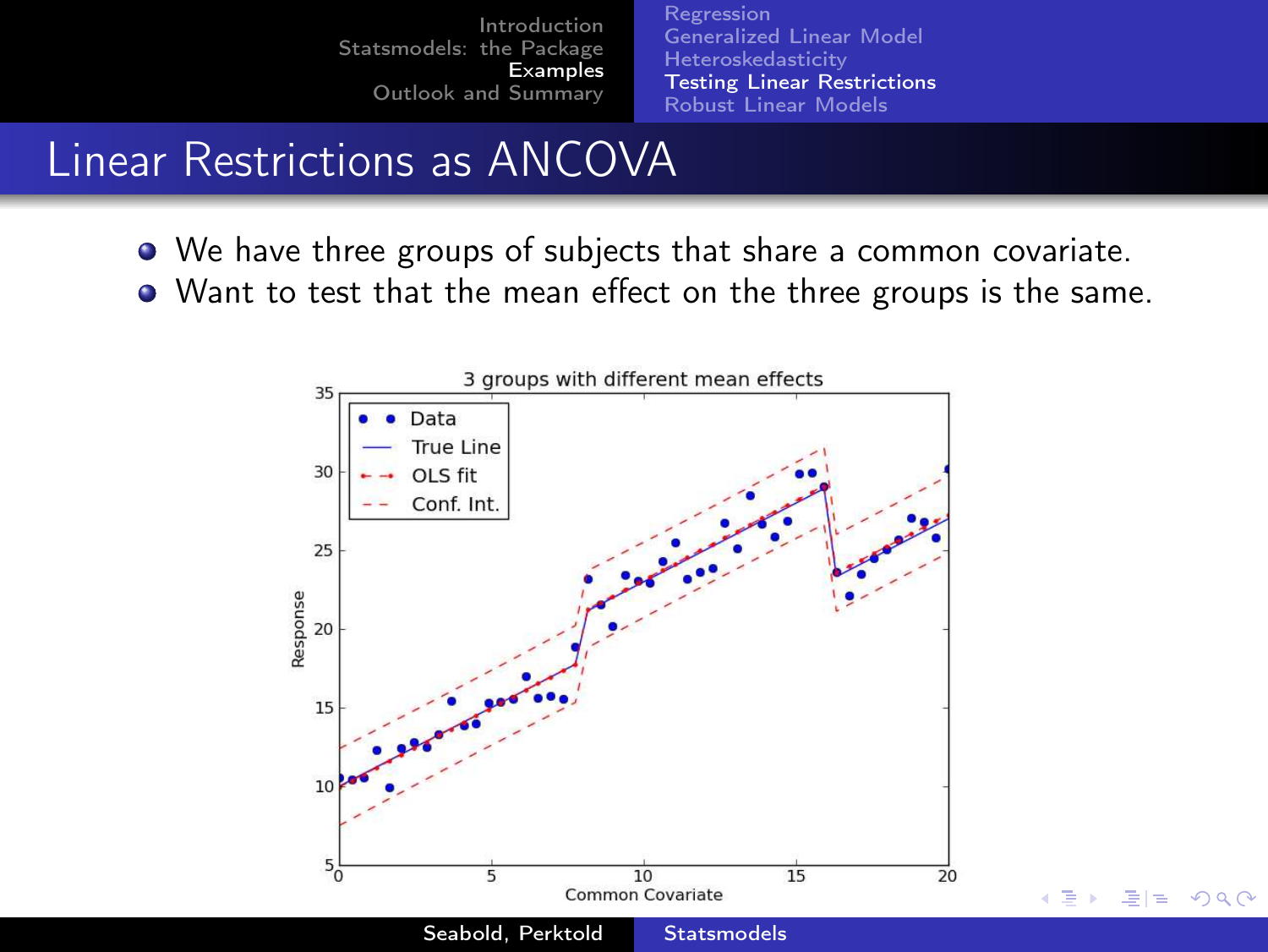[Regression](#page-13-0) [Generalized Linear Model](#page-16-0) **[Heteroskedasticity](#page-18-0)** [Testing Linear Restrictions](#page-21-0) [Robust Linear Models](#page-27-0)

## Linear Restrictions as ANCOVA con't

**•** Define R for linear model with group dummies and a constant  $Y_i = \beta_1 X_i + \beta_2$  Group1 +  $\beta_3$  Group2 +  $\beta_4 + \varepsilon$ 

>>> ancova\_model = sm . OLS ( y , X ) . f i t ( ) >>> R = [ [ 0 , 1 , 0 , 0 ] , [ 0 , 0 , 1 , 0 ] ] >>> p r i n t ancova\_model . f \_ t e s t (R) <F t e s t : F=a r r a y ( [ [ 9 1. 6 9 9 8 6 8 4 7 ] ] ) , p = [ [ 8. 9 0 8 2 6 3 8 3 e −1 7 ] ] , df\_denom =46, df\_num=2>

O Or as ANOVA, f test is the same as scipy.stats.f oneway

>>> anova\_model = sm . OLS ( y , X [ : , 1 : ] ) . f i t ( ) >>> anova\_model . f \_ t e s t (R [ : , 1 : ] ) <F t e s t : F=a r r a y ( [ [ 1 2 2. 0 7 8 0 0 2 3 8 ] ] ) , p = [ [ 2. 4 3 9 7 4 5 3 8 e −1 9 ] ] , df\_denom =47, df\_num=2> >>> from s c i p y . impo r t s t a t s >>> s t a t s . f\_oneway ( y [ : 2 0 ] , y [ 2 0 : 4 0 ] , y [ 4 0 : ] ) ( 1 2 2. 0 7 8 0 0 2 3 8 3 7 9 9 7 6 , 2. 4 3 9 7 4 5 3 7 9 3 9 5 9 1 2e [−](#page-25-0)1[9\)](#page-27-0)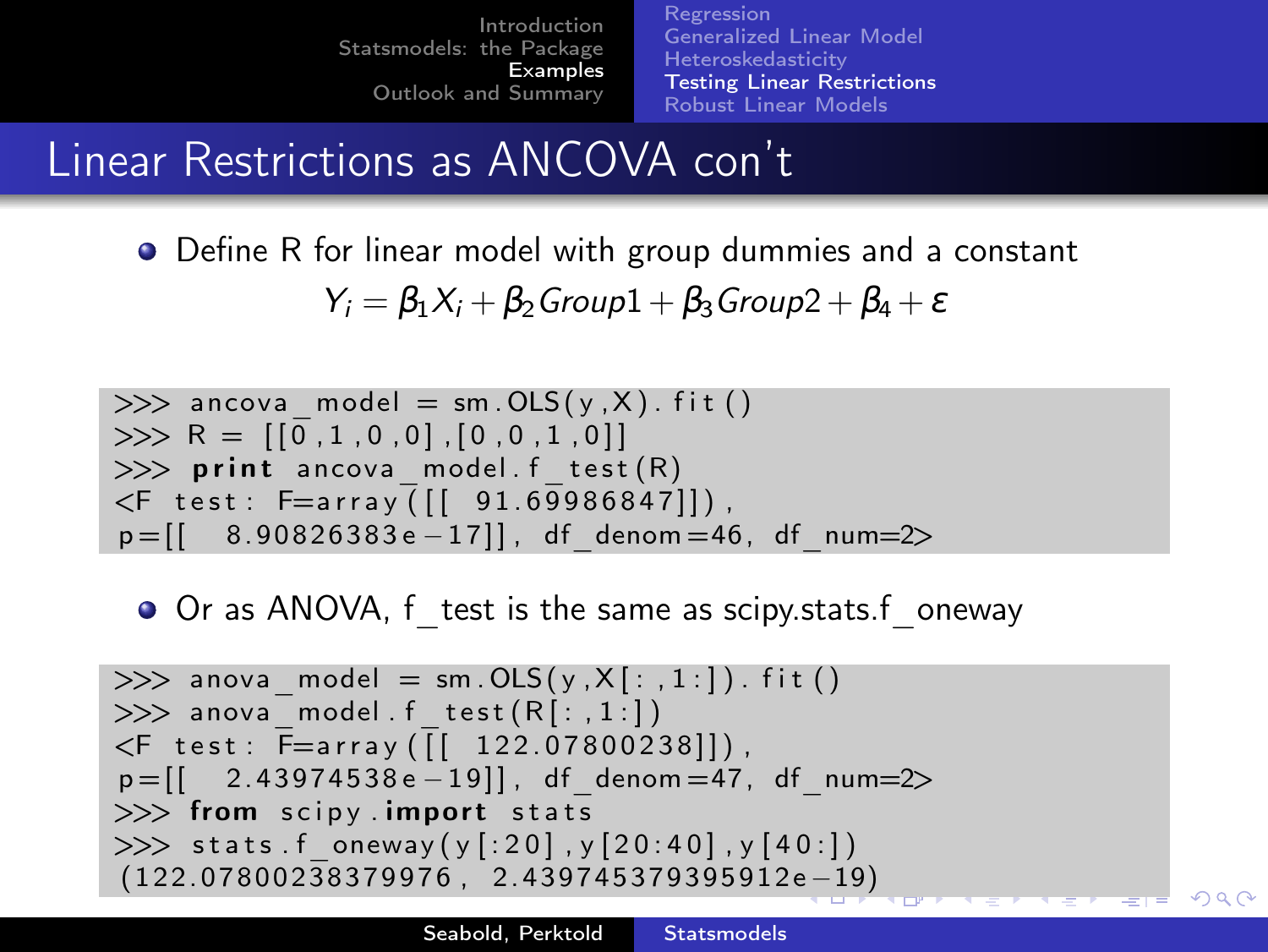[Regression](#page-13-0) [Generalized Linear Model](#page-16-0) [Heteroskedasticity](#page-18-0) [Testing Linear Restrictions](#page-21-0) [Robust Linear Models](#page-27-0)

Ε

Þ.  $\rightarrow$  $\rightarrow$  <span id="page-27-0"></span>信目 めすび

## RLM Example

#### $\gg$  norms = sm. robust. norms  $\gg$  rlm model = sm . RLM( y , X, M=norms . HuberT ) . f it ( )



Seabold, Perktold [Statsmodels](#page-0-0)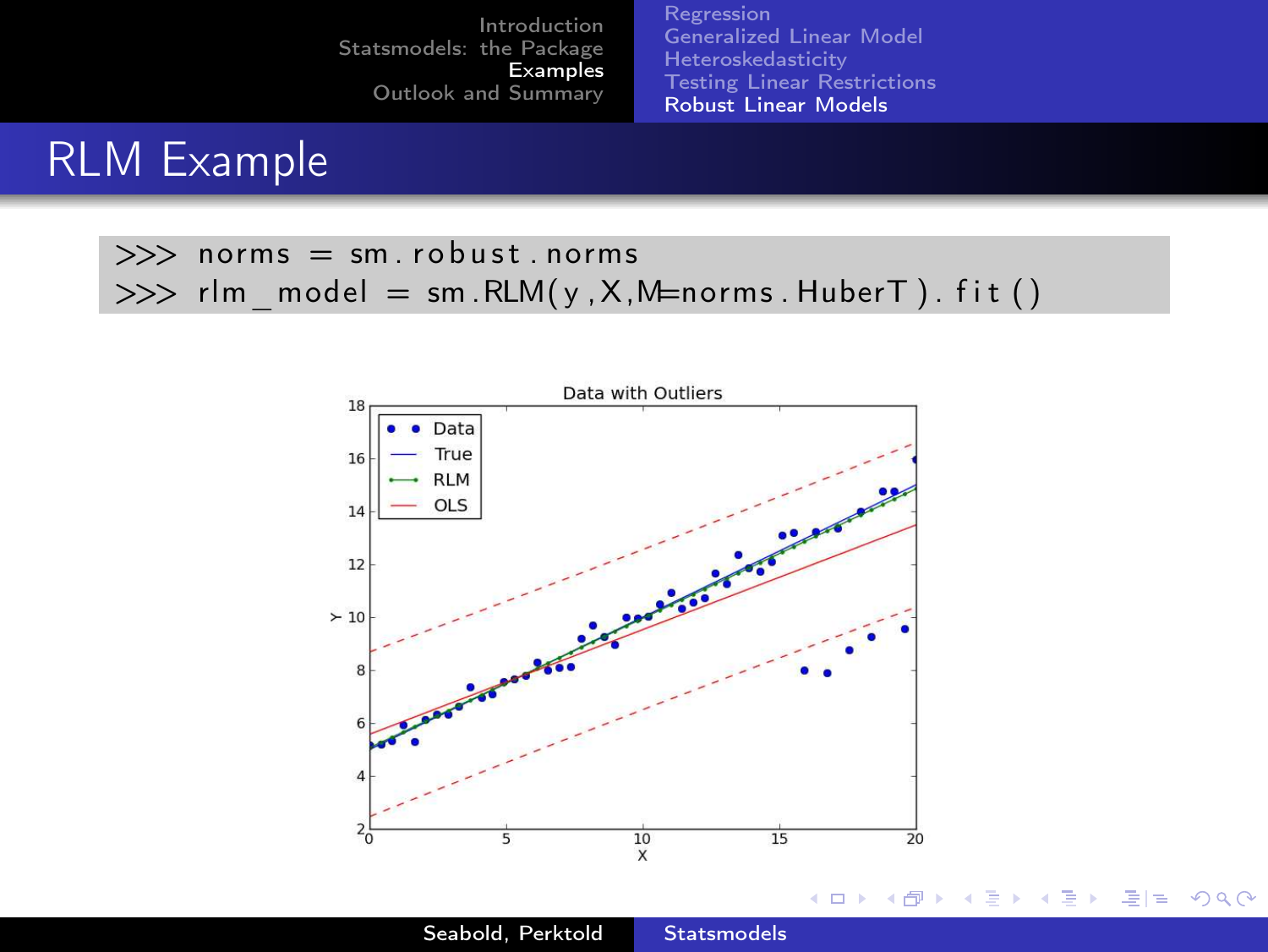## **Outlook**

#### • The sandbox and GSoC 2010

- Time series analysis and dynamic models, Panel data models, Nonparametric regression and kernel density estimators, System of equation models, and Maximum entropy estimators
- A What else?
	- R-like formula framework
	- Statistics-oriented data structures and analysis
- Want to get involved?
	- Mailing list: http://groups.google.ca/group/pystatsmodels or scipy-user

<span id="page-28-0"></span> $E^*$   $E^* = 0.99$ 

- Documentation: http://statsmodels.sourceforge.net/
- Blog: http://scipystats.blogspot.com/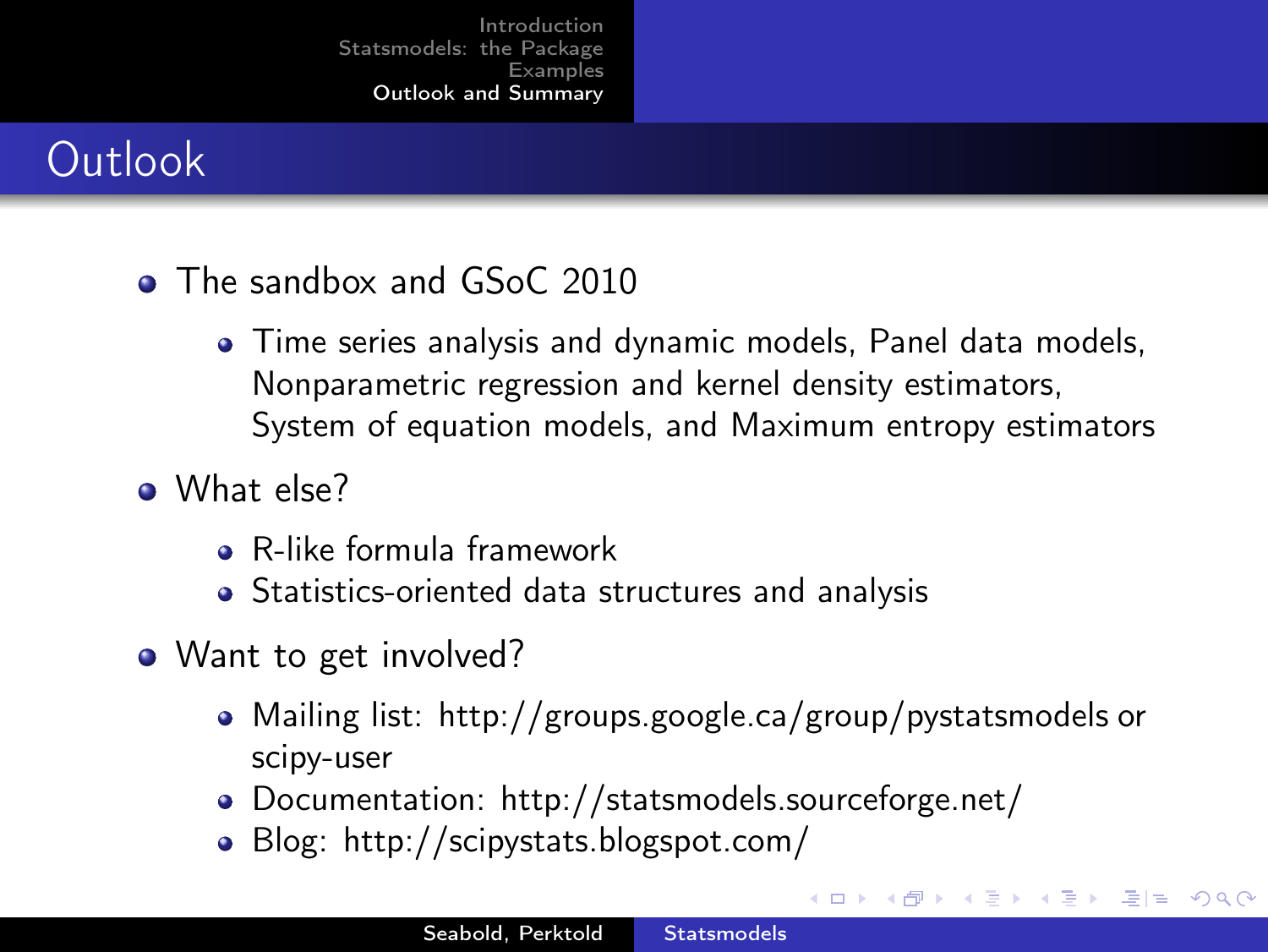

- Statsmodels is a library for statistical and econometric modeling in Python.
- Python is becoming a popular choice for statistical programming.
- A foundation for continuing development of statistics with the Python community.

<span id="page-29-0"></span> $E|E \cap Q$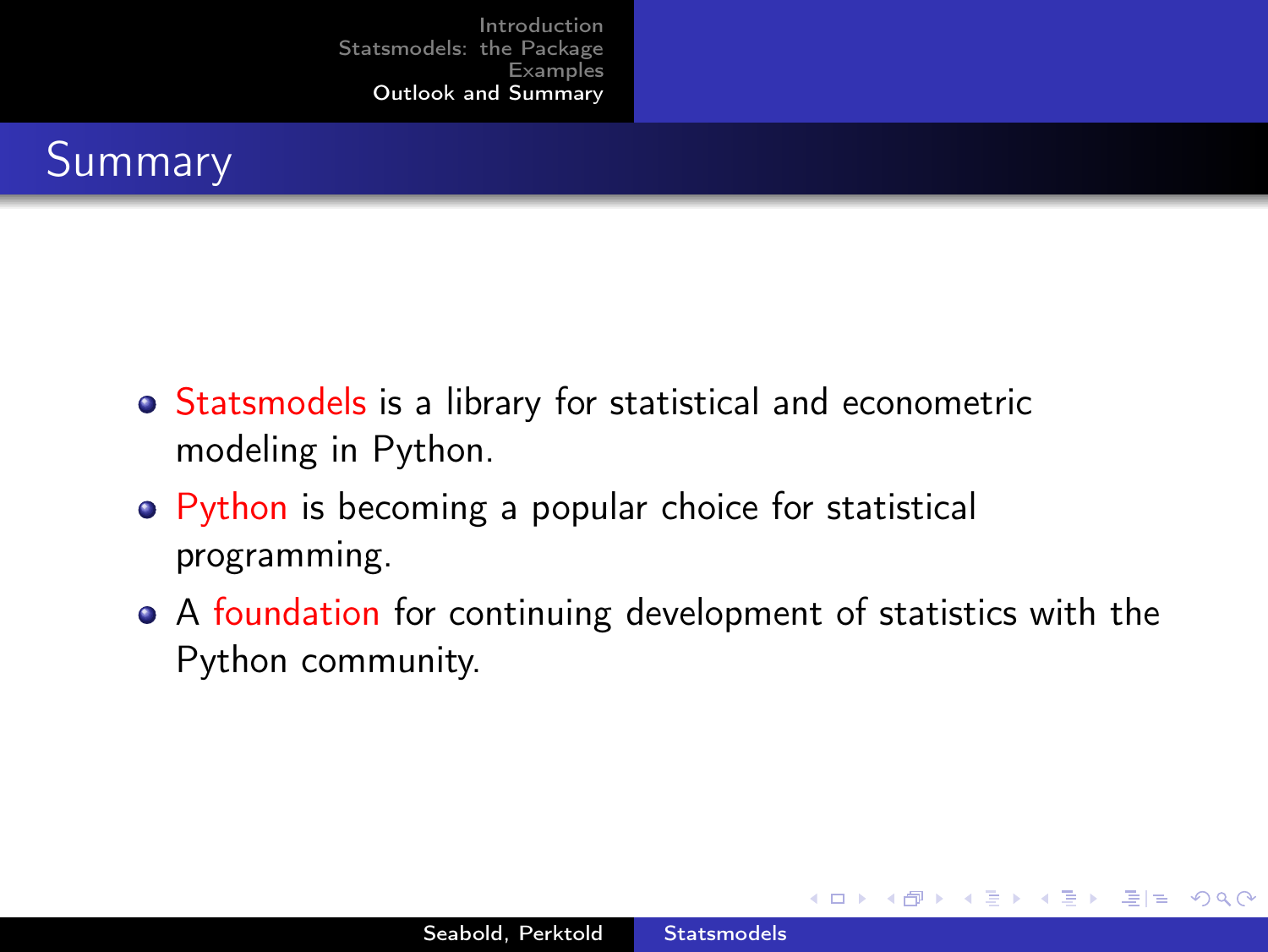#### For Further Reading I



#### J. Stachurski.

*Economic Dynamics: Theory and Computation*. MIT Press, 2009.

R. Bilina and S. Lawford.

"Python for Unified Research in Econometrics and Statistics." July 4, 2009.

Available at SSRN: http://ssrn.com/abstract=1429822.

- **C.** Choirat and R. Seri.
	- "Econometrics with Python."

<span id="page-30-0"></span>*Journal of Applied Econometrics*. 24(4):698–704, 2009.